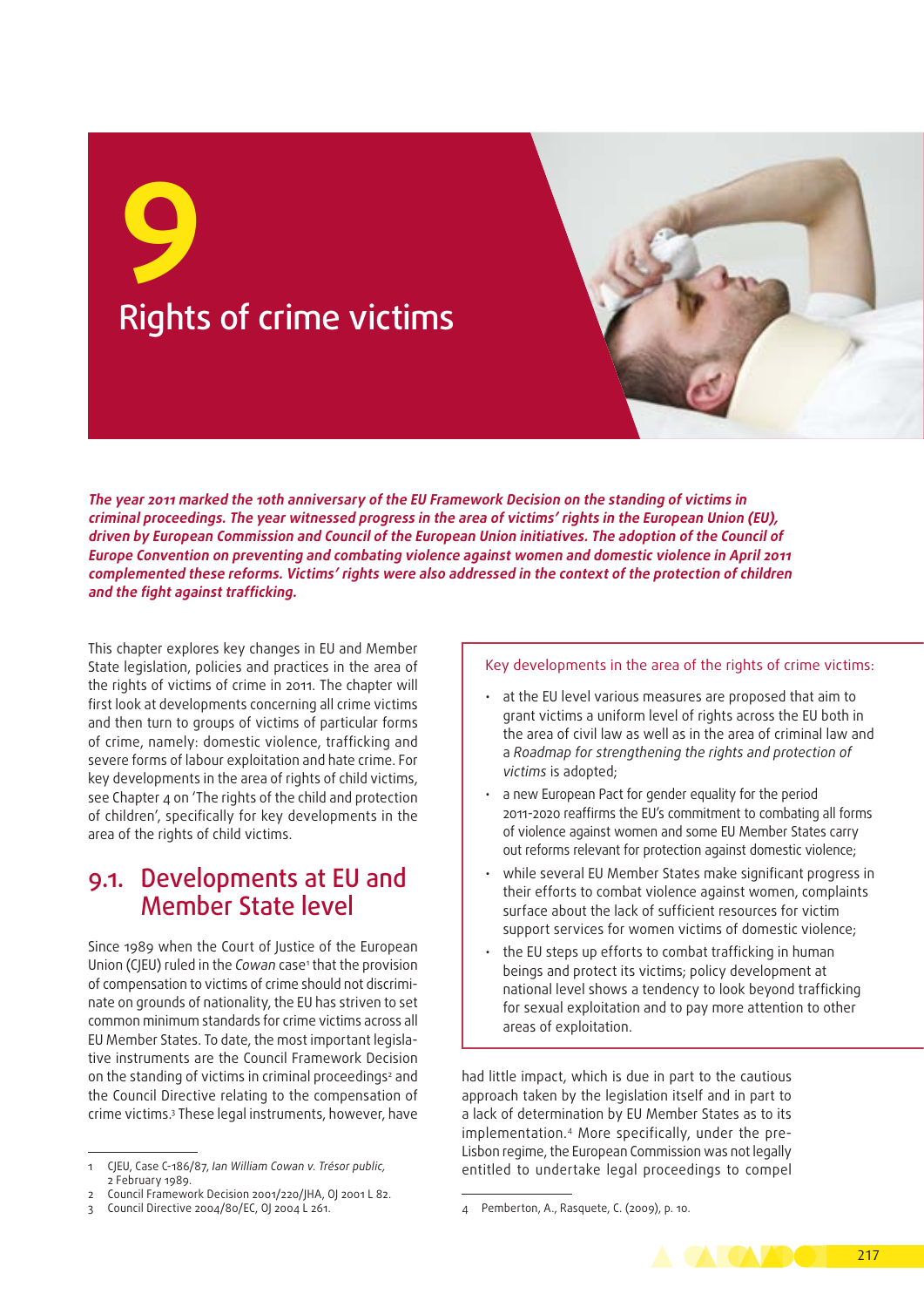Member States to meet the obligations flowing from Framework Decisions. A European Commission assess‑ ment in 2009 revealed that national legislation at that time largely reflected the situation prior to the adoption of the Framework Decision.<sup>5</sup> The Lisbon Treaty has, in Article 82 paragraph 2 of the Treaty on the Functioning of the European Union (TFEU), since provided a new legal basis that allows for the adoption of directives – for instance on the rights of victims of crime – in accordance with the ordinary legislative procedure which enhances the role of the European Parliament. The year 2011 thus marks the launch of the post‑Lisbon era in the field of victims' rights.

*"Protecting victims, wherever they find themselves across the Union, is and must remain a crucial element of our action. Exercising one's freedom of movement and residence should not result in a loss of that protection."*

*European Commission Vice-President and Commissioner for Justice, Fundamental Rights and Citizenship Viviane Reding, Press release, Brussels, 13 December 2011*

> The most fundamental right of victims is the right to access justice, as provided for in Article 47 of the Charter of Fundamental Rights of the European Union. This right has several aspects:

- to effectively protect victims, there must be definitions in criminal law that brand severe fundamental rights violations as criminal offences and include dissuasive and proportionate penalties;
- when a claim of victimisation appears legitimate, victims must have the right to a thorough and effective investigation;
- victims must have the right of participate in criminal proceedings; and
- the right to redress, covering rights to compensation and to proportionate criminal sanctions.

#### 9.1.1. EU‑level: victims' package and victims' roadmap

The European Commission, on 18 May, submitted a victims' package, which seeks to grant victims a uniform level of rights across the EU, and covers access to justice, protection, support and recompense. It emphasises the needs of specific groups of victims, including child victims and victims of terrorism. The victims' package consists of a Communication on strengthening victims' rights,<sup>6</sup> a proposal for a Directive establishing minimum standards for victims' rights<sup>7</sup> and a proposal for a Regulation on the mutual recognition of protection measures in civil matters.<sup>8</sup> In the area of criminal law, the European Protection Order (EPO), which will complement this last measure on mutual recognition, was initiated by several EU Member States under the auspices of the Council of the European Union and was adopted by the European Parliament on 13 December.9

#### **FRA ACTIVITY**

#### Protecting victims in the EU: the road ahead

An international conference on the future of victim protection in the EU took place in March, preceding the Council of the European Union's adoption of the *Roadmap for strengthening the rights of victims*. The twin objectives of the conference, organised by the Hungarian Ministry of Public Administration and Justice with the support of the FRA, were to identify the problems of victim support and to suggest a long-term strategy to enhance the protection of victims' rights in line with the EU's overarching policy guidelines in the field, the Stockholm Programme. In his opening statement, FRA Director Morten Kjærum stressed the importance of empowering victims to enforce their rights and of helping them to come forward and report incidents. The conference took place in Budapest on 23 and 24 March.

*For more information, see: http://fra.europa.eu/fraWebsite/ news\_and\_events/news-archive/news-archive-2011/ infocus11\_23-2403\_en.htm*

The Council of the European Union, building on the European Commission's victims' package, adopted in June the *Roadmap for strengthening the rights and protec‑* tion of victims.<sup>10</sup> The roadmap has five components:

- Measure A the European Commission has drafted a proposal for a directive replacing the Council Framework Decision on the standing of victims in criminal proceedings;
- **Measure B** a recommendation or recommendations on practical measures and best practices that would provide quidance to EU Member States when implementing the new directive as outlined in Measure A;
- **Measure C** the European Commission has proposed a regulation on mutual recognition of protection measures for victims in civil matters; which would complement the Directive on the European Protection Order;



<sup>5</sup> European Commission (2009), p. 9; Aa, S. van der *et al*. (2009), p. 11.

<sup>6</sup> European Commission (2011a).

<sup>7</sup> European Commission (2011b).

<sup>8</sup> European Commission (2011c).

<sup>9</sup> Council of the European Union (2011a).

<sup>10</sup> Council of the European Union (2011b).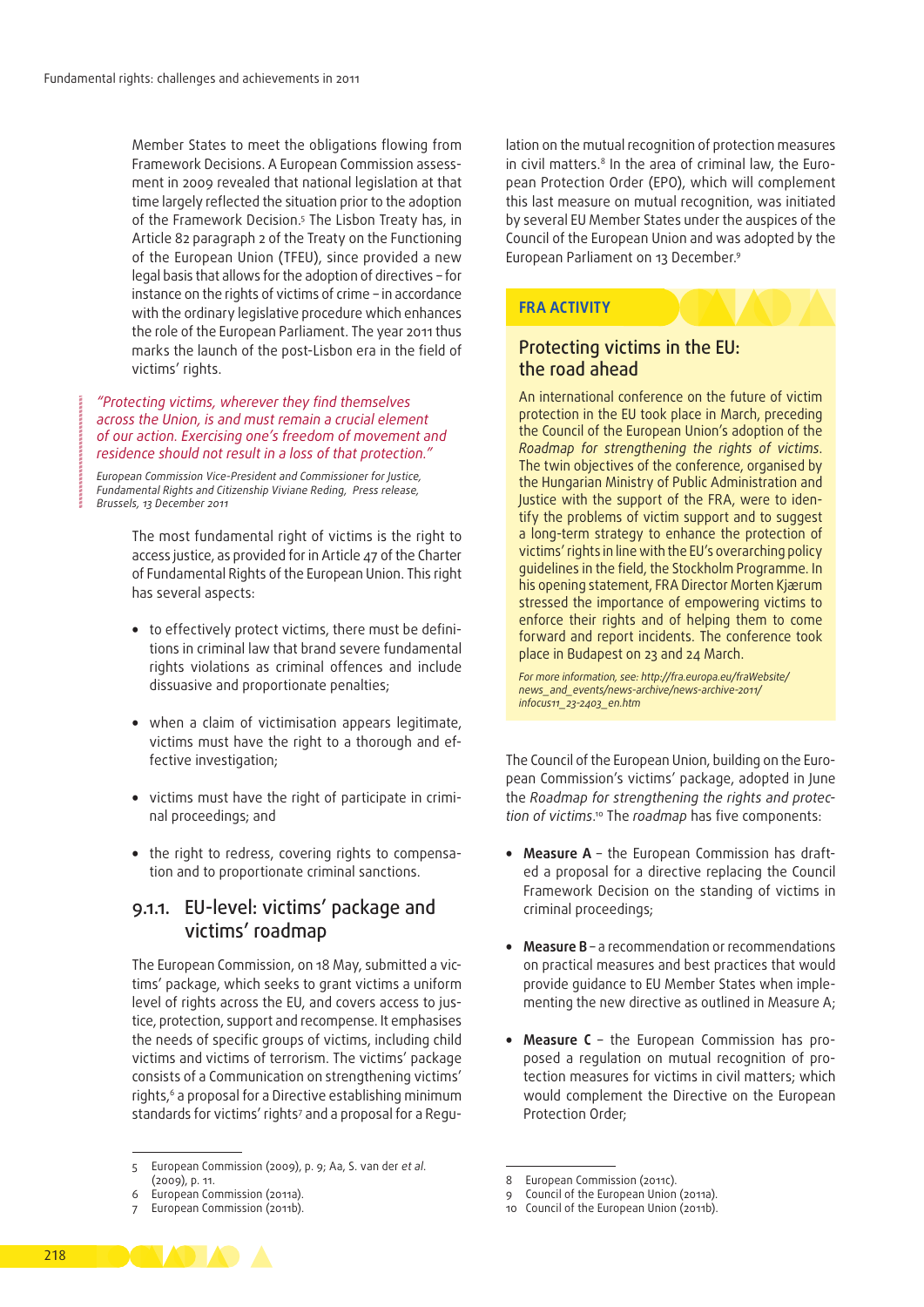- **Measure D** a review of the Council Directive 2004/80/EC on compensation to crime victims, with a view to simplifying procedures for compensation requests;
- Measure E recommendations, similar to Measure B, relating to the specific needs of certain groups of victims, such as victims of trafficking in human beings, child victims of sexual exploitation, victims of terrorism and victims of organised crime.

#### **FRA ACTIVITY**

#### Exploring models of victim support structures

At the request of the European Commission, the FRA initiated in 2011 a project on the rights of victims, which aims to explore various models of victim support structures and to assess the important role of support services in making victims' rights a reality. The goal of the project, which will run from 2012 to 2013, is to identify and highlight promising practices, enabling EU Member States to improve the implementation of the rights of crime victims at national level. The project was launched in November with a stakeholder meeting, which brought together some 60 representatives of victim support services, European institutions, governments and academia.

In its September Communication *Towards an EU Crimi‑ nal Policy: Ensuring the effective implementation of EU policies through criminal law*, the European Commis‑ sion presented its vision of a framework for a coherent EU criminal policy by 2020, placing victims' rights in the wider context of criminal justice.<sup>11</sup> According to the communication, effective criminal law provisions protect the rights of defendants just as they protect the rights of victims.

#### 9.1.2. National examples

Several EU Member States strengthened victims' rights. In **Croatia**, the new Criminal Procedure Act, which was endorsed by the Croatian parliament in 2008, entered into force in September.<sup>12</sup> The new code strengthens victims' procedural rights in line with the Council Framework Decision on the standing of victims in criminal proceedings.

In **Denmark**, the parliament adopted a bill in April that extended the right to pre‑notification of an offender's release to a larger group of victims.13 Similarly, the **Netherlands** announced plans to strengthen the right of victims to notification of prison releases. Under the plan, victims will also be consulted about pardons for long-term offenders and furloughs for mentally disabled offenders.14

According to its Programme for Government 2011–2016, **Ireland** plans to enact legislation strengthening the rights of victims of crime and their families. Commitments include an initiative to introduce legislation to ensure that aggravating factors, which relate to the violation of rights of victims, are considered in sentencing. The legislation should include a mechanism whereby the criminal prosecution service can draw the court's attention to aggravating factors that relate to the crime. The programme also pledges to introduce a series of post-imprisonment restraint orders for violent and sexual offenders, including electronic tagging and other restrictions, which may be imposed at the time of sentencing. Violent and sexual offenders may earn early release only through good behaviour, participation in education and training, completion of addiction treatment programmes and, where appropriate, sex offender programmes.15

#### 9.1.3. Victim support

Article 13 of the Council Framework Decision on the standing of victims in criminal proceedings underlines the necessity of having strong victim support structures in place, provided either by specialised public services or by non‑governmental organisations. Progress in this area has, however, been modest. A comparative study on 'Victims in Europe', carried out jointly by the Dutch International Victimology Institute at Tilburg University (Intervict) and the Portuguese Association for Victim Support (*Apoio à Vítima*) and published in 2009, listed eight EU Member States that lacked a national victim support organisation. Another seven EU Member States had victim support organisations, but these did not cover the entire country.<sup>16</sup>

Given the impact of the financial crisis on budgetary policies, the need to fund robust and reliable victim support structures became a matter of public debate in 2011 in, for example, **Latvia** and **Lithuania**. In Lat‑ via, state‑funded social rehabilitation services are provided only to child victims of violence and to victims of human trafficking. Although the Latvian parliament adopted amendments in 2009 to the Law on Social Services and Social Assistance, which entitle all victims of violence to social rehabilitation services, in practice the situation has not yet improved. The amendments were originally due to enter into force

<sup>16</sup> Aa, S. van der *et al.* (2009), p. 123.



<sup>11</sup> European Commission (2011d).

<sup>12</sup> Croatia, Criminal Procedure Act (2008).

<sup>13</sup> Denmark (2011).

<sup>14</sup> Van Dijk, J. (2011).

<sup>15</sup> Ireland, Department of the Taoiseach (2011), p. 17.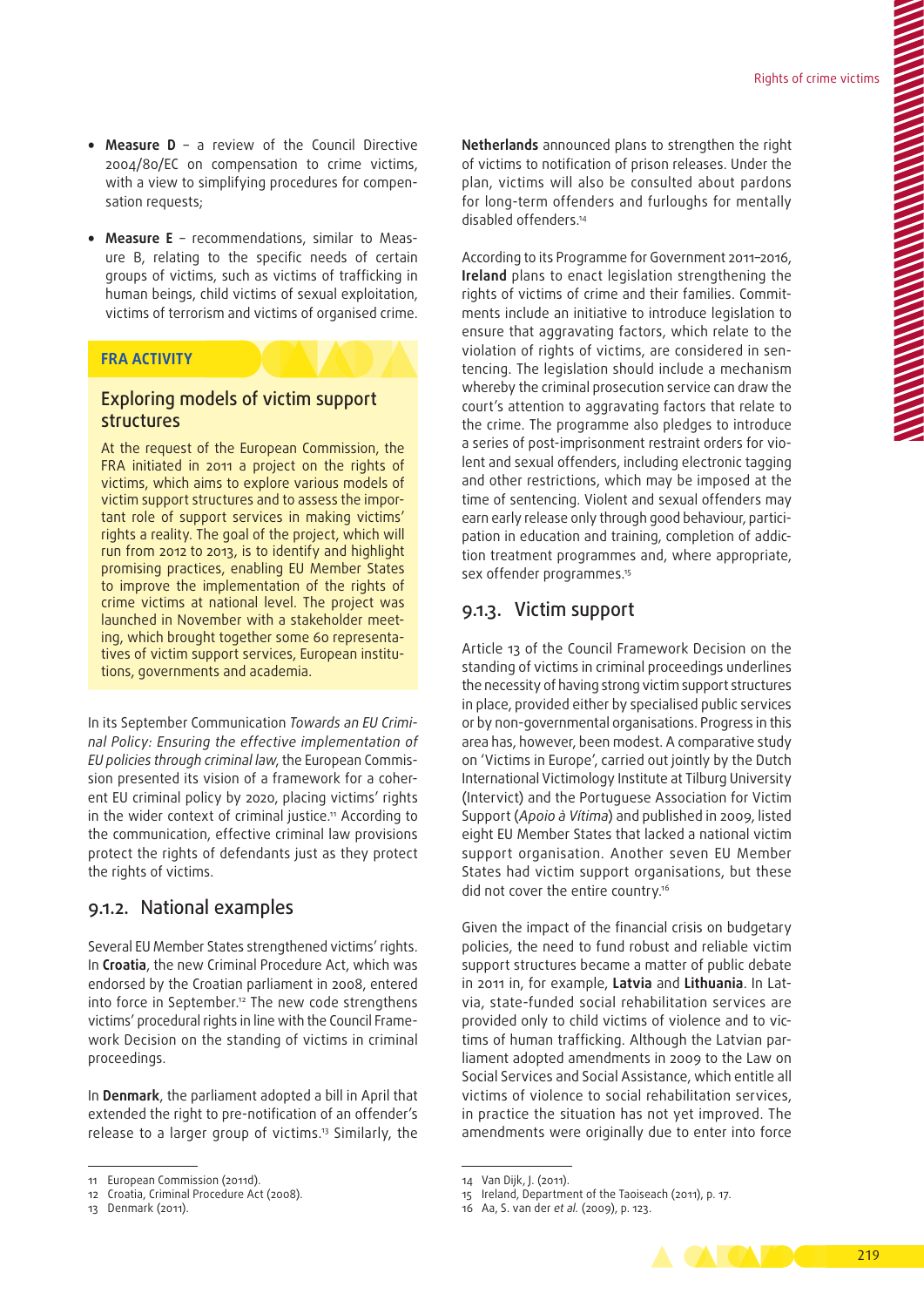by 1 January 2011; however, their implementation was delayed in October 2010 due to the financial crisis. They are now expected to enter into force by 1 January 2013. In **Lithuania**, resources available to non‑governmental victim support organisations are limited and have fallen further recently. Some non‑governmental organisations (NGOs), including those specialised in supporting child victims, have been forced to reduce or discontinue their services.<sup>17</sup>

Along with the new Act on Criminal Procedure, **Croatia's** National Programme for the Protection and Promotion of Human Rights prioritises the situation of victims and triggered a corresponding improvement in the situation of victims between 2008 and 2011. The Ministry of Justice, assisted by the United Nations Development Programme (UNDP), set up an institutional structure to provide victim support in Croatia. This structure includes ministerial departments that supply information to victims, a National Committee for the Support of Victims/Witnesses and the establishment of seven county court offices for victims and witnesses of crime. These court offices operate as part of the court administration and report to the president of the court. They are staffed by two public servants per office, volunteers from the Association for Support to Victims and Witnesses as well as students from the Law Clinic of the University of Zagreb's Law Faculty. Although much has been achieved, the Croatian Human Rights Office still sees room for improvement in the training of the police and the judiciary.<sup>18</sup>

In **France**, the Commission on Constitutional Law, Legislation and General Administration of the Republic (*Commission des lois constitutionnelles, de la législa‑ tion et de l'administration générale de la république*) is tasked with reviewing access to justice. In a report issued in April 2011, it called for improvements to the organisation and funding of victim support services.19 **Hungary** launched new victim support initia‑ tives in nine counties under the Tett Programme for Victims and Offenders (*Program az áldozatokért és a tettesekért*).20

#### 17 Vaikų linija (2011).

- 18 Croatia, Human Rights Office (2010).
- 19 France, Commission on Constitutional Law, Legislation and General Administration of the Republic (2011).

#### Promising practice

#### 'May I help you?' – meeting the needs of victimised tourists

In August 2011, the Portuguese Victim Support Association (*Apoio à Vítima,* APAV) launched a campaign entitled 'May I help you?'. This cam‑ paign aims to improve information and support provided to tourists who fall victim to crime in Portugal. Tourists as victims of crime may feel particularly vulnerable as language and cultural barriers make it especially difficult to seek information and support.

As a second component, APAV is carrying out training for foreign embassies to allow them to better meet the specific needs of tourists who have become victims of crime. Foreign embassies and consulates have an important role to play as they are often the preferred contact point for tourists when they fall victim to a crime.

*For more information, see [www.apav.pt/portal\\_eng/index.](http://www.apav.pt/portal_eng/index.php?limitstart=8) [php?limitstart=8](http://www.apav.pt/portal_eng/index.php?limitstart=8)*

#### 9.1.4. Compensation of victims

Several EU Member States changed, or considered changes, to the terms and conditions of compensation claims in 2011.

In **Denmark,** the bill mentioned earlier that extends the right of pre‑notification of an offender's release to a larger group of victims, relaxed reporting requirements. Prior to the bill's adoption, a victim needed to report a criminal offence to the police within 24 hours to be entitled to claim compensation. The bill extended the time limit to 72 hours.

In the **Netherlands**, the Law on strengthening the position of victims in criminal proceedings entered into force in January.<sup>21</sup> One of the law's main innovations provides for the government to advance payment to the victim when the perpetrator fails to pay the full compensation ordered within eight months of sentencing. At that point, the Central Fine Collection Agency will grant an advance and then collect the payment from the offender. In September, the first victims received compensation from the collection agency. In June, the Sen‑ ate approved an amendment to the Law on the criminal offences compensation fund which entered into force in January 2012.<sup>22</sup> The amendment allows family members of deceased victims to claim compensation, even if they were not financially dependent on the victim.



<sup>20</sup> For more information about the Tett Programme, see: [www.](http://www.tettprogram.hu/Aldozatsegites.) [tettprogram.hu/Aldozatsegites.](http://www.tettprogram.hu/Aldozatsegites.)

<sup>21</sup> Netherlands, Decision of 13 July 2010.

<sup>22</sup> Netherlands, Act of 6 June 2011 amending the Law on the criminal offences compensation fund (2011).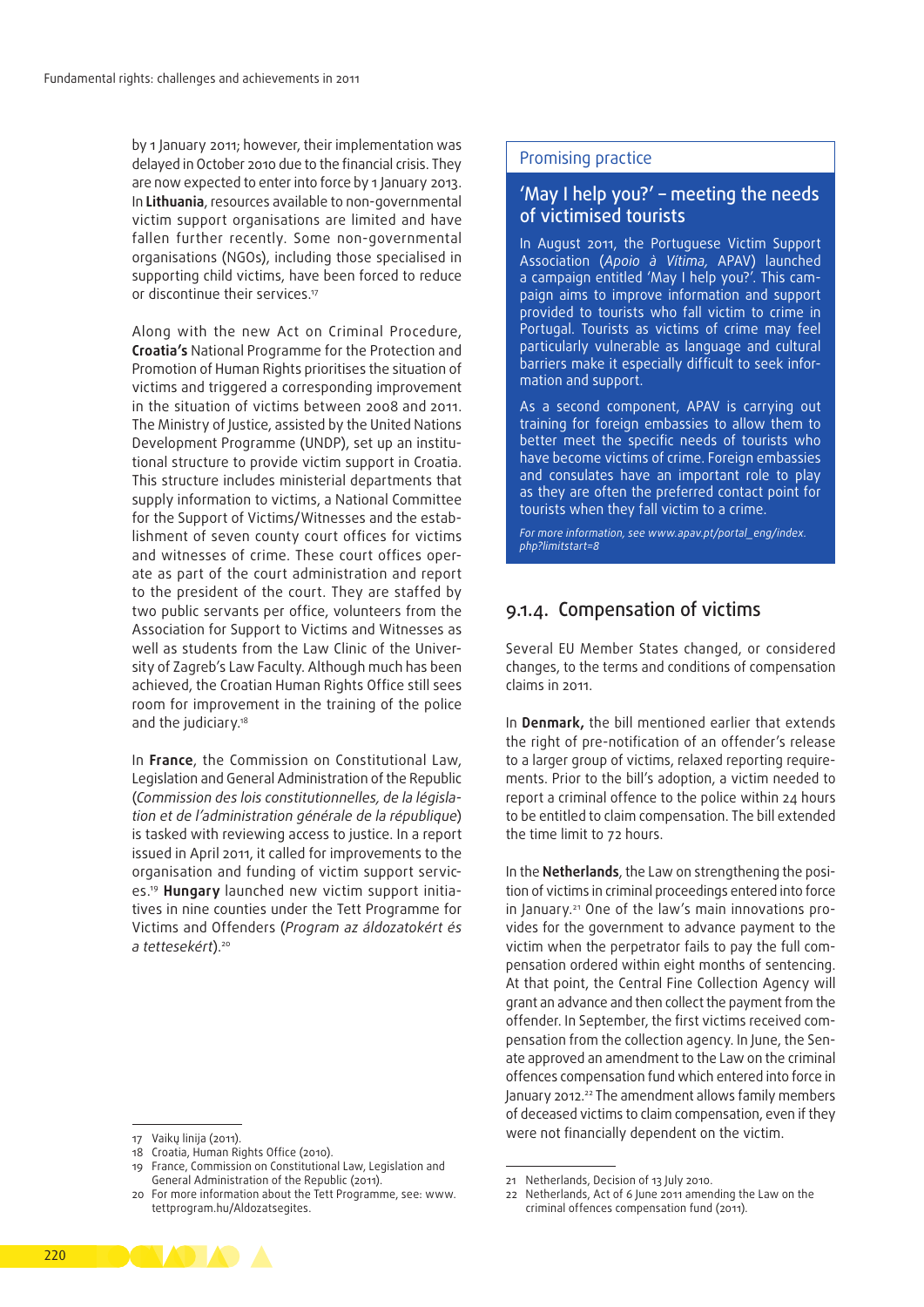The **German** Federal Social Court ruled on 7 April that stalking does not per se constitute violence and therefore does not in all cases entitle victims to claims of compensation. Rather, it has to be examined on a case‑by‑case basis to see whether in a given context of stalking any particular act can be singled out that in itself constitutes an intentional violent assault.<sup>23</sup>

# 9.2. Rights of victims of domestic violence and stalking

#### 9.2.1. European level

In March, the Council of the European Union adopted a new European Pact for gender equality for the period 2011–2020. The pact reaffirms the EU's commitment to combating all forms of violence against women. It urges the EU and its Member States to take measures to "strengthen the prevention of violence against women and the protection of victims, and focus on the role of men and boys in order to eradicate violence."<sup>24</sup>

The following month, the European Parliament adopted a non-legislative resolution on a new EU policy framework to fight violence against women,<sup>25</sup> which is in line with the 2010 Council Conclusions on improving prevention in order to tackle violence against women.26 The Parliament emphasised the need to deal with gender‑specific crimes, such as domestic violence and crimes directed against migrant women. It rejected any references to cultural relativism when it comes to violence against women, including so‑called 'crimes of honour' and female genital mutilation. The Parliament also called on the EU to become a party to the UN Convention on the Elimination of All Forms of Discrimina‑ tion against Women (CEDAW), which would require the amending of the Convention to allow this.<sup>27</sup> Recalling that the FRA has begun a project to survey a repre‑ sentative sample of 40,000 women from all EU Member States regarding their experiences of violence, the European Parliament asked that "the focus be placed on examining the responses women receive from the various authorities and support services when reporting". In addition, the European Parliament called "on the EU Fundamental Rights Agency and the Gender Institute to carry out research which looks at the pervasiveness of violence in teenage relationships and the impact this has on their welfare."<sup>28</sup>

#### **FRA ACTIVITY**

#### EU‑wide survey on gender‑based violence

In 2011–2012, the FRA is conducting an EU‑wide survey on gender-based violence against women. This is the first survey of its kind to randomly sample and interview more than 40,000 women across all EU Member States and Croatia. The survey looks in particular at experiences of violence in different settings, such as the home or the workplace. It includes questions regarding the frequency and severity of violence, the physical, emotional and psychological consequences of violence, use of healthcare and other services, satisfaction with the services received, as well as questions on women's experiences in contacting the police. The survey also asks women about experiences in childhood and collects data on women's background to explore the interplay of gender‑based violence with age, educational level, employment status and other factors. The results of the survey will assist states in shaping policies combating violence against women and, in particular, adopting measures needed to conform to the Council of Europe Convention on preventing and combating violence against women and domestic violence (the 'Istanbul Convention').

*For more information, see Chapter 5 of this Annual Report and the factsheet on the survey: [http://fra.europa.eu/fraWeb‑](http://fra.europa.eu/fraWebsite/research/publications/publications_per_year/2011/pub-vaw-survey-factsheet_en.htm) [site/research/publications/publications\\_per\\_year/2011/](http://fra.europa.eu/fraWebsite/research/publications/publications_per_year/2011/pub-vaw-survey-factsheet_en.htm) [pub‑vaw‑survey‑factsheet\\_en.htm](http://fra.europa.eu/fraWebsite/research/publications/publications_per_year/2011/pub-vaw-survey-factsheet_en.htm)*

The Council of Europe Convention on preventing and combating violence against women and domestic violence,29 the 'Istanbul Convention', which was adopted in Istanbul on 11 May, is a landmark international treaty. It lays down an all‑encompassing definition of violence against women that includes all acts based on gender if they result, or are likely to result, in sexual, physical, psychological or economic harm or suffering to women. The term 'gender-based violence', which is used throughout the Convention, refers to violence that targets women because of their gender or violence that affects women disproportionately.

The Istanbul Convention also sets up a monitoring mechanism to ensure effective implementation. A group of experts on action against violence against women and domestic violence (Grevio), to be set up once the convention enters into force, will monitor implementation of the convention, following a procedure outlined in its Article 68. As a first step, parties submit a report on legislative and other

<sup>29</sup> Council of Europe, Convention on preventing and combating violence against women and domestic violence ('Istanbul Convention') (2011).



<sup>23</sup> Germany, Federal Social Court (2011).

<sup>24</sup> Council of the European Union (2011c).

<sup>25</sup> European Parliament (2011a).

<sup>26</sup> Council of the European Union (2010).

<sup>27</sup> UN CEDAW (1979).

<sup>28</sup> European Parliament (2011a), pts. 13 and 16.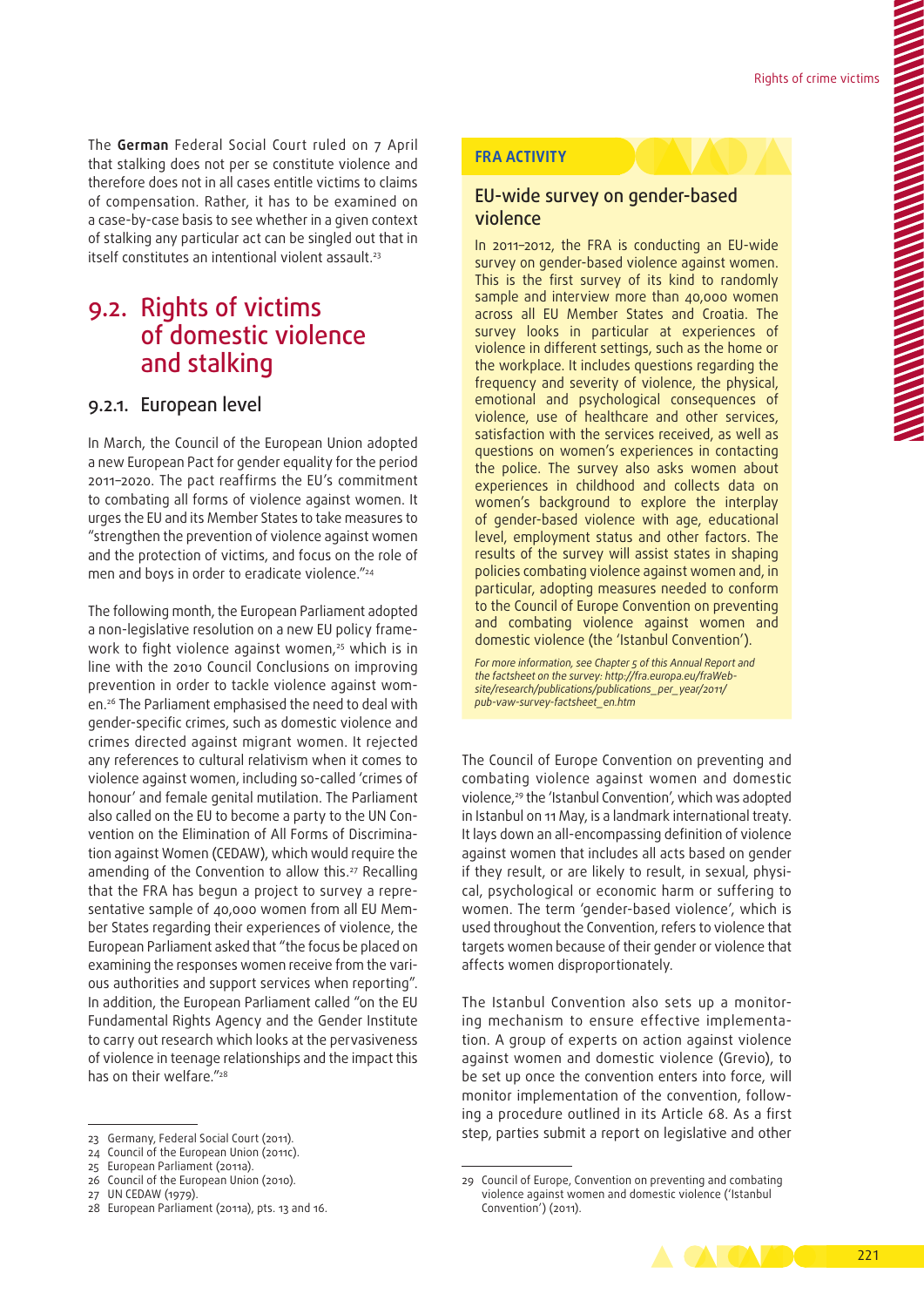implementation measures, based on a questionnaire prepared by Grevio. Grevio may also receive information from NGOs, national human rights institutions (NHRIs), national parliaments and other international bodies. If the information collected appears insufficient or should a particular issue require immediate attention, Grevio may organise a country visit. Based on the information at its disposal, Grevio may adopt reports and conclusions with the aim of helping the state party to better fulfil its obligations under the convention.

By April 2012, 18 states had signed the Istanbul Convention, including 11 EU Member States: **Austria, Finland, France, Germany, Greece, Luxembourg, Portugal, Slovakia, Slovenia, Spain and Sweden** (for more information, see Chapter 10 on EU Member States and international obligations). Several EU Member States, including **Austria**, **Finland**, **France** and **Germany**, report that they are working toward a swift ratification of the convention. The convention is open to ratification not only by EU Member States but also by the EU. It will enter into force following its 10th ratification (Article 75 of the convention). To raise awareness and encourage Council of Europe member states to sign and ratify the convention, the Council of Europe organised two international conferences in 2011 on effective ways to prevent and combat violence against women and domestic violence. One of these was held outside the EU Member States, the other took place in Bratislava, Slovakia, in cooperation with the Ministry of Justice of **Slovakia** and Norway Grants.30 It was attended by government and NGO representatives from 16 EU Member States and Norway as well as by a FRA representative.<sup>31</sup>

#### 9.2.2. Violence against women: a high priority at Member State level

The issues of violence against women and domestic violence sparked debates and political action in many EU Member States in 2011.

For instance, in **France**, the government adopted an inter‑ministerial action plan to combat violence against women (*Plan de lutte contre les violences envers les femmes*) in April.32 It addresses domestic violence, forced marriage, polygamy, genital mutilation, violence at work, rape and prostitution. This action plan responds to 2010 events, particularly the October murder of a 17-year old girl, stabbed by her boyfriend. Following this crime, the French government issued a decree establishing a protection order for victims of domestic

violence. This decree was part of the implementation of Law No. 2010-769 on violence against women, violence within couples and their impact on children, voted on in the French parliament in July 2010. This law created the legal basis for protection orders, introduced a definition of bullying and facilitated the filing of complaints.33

In **Portugal**, the Council of Ministers passed in December 2010 the fourth Action Plan against Domestic Violence, covering the years 2011 to 2013.<sup>34</sup> The plan introduces measures in five areas: information, awareness raising and education; protection of victims; preventing repeat victimisation by intervening against the offender; training of professionals; and research and monitoring.

In November 2010, the government of the **United Kingdom** published its 'Call to end violence against women and girls strategy (England and Wales)', outlining its view and guiding principles in this area until 2015. The call was followed on 8 March 2011 by a cross-government Action Plan setting out 88 actions to tackle all aspects of violence against women and girls. The Action Plan allocates over GBP 28 million of funding through 2015 for specialist services in this area, including GBP 900,000 for national domestic violence helplines and GBP 3.5 million a year to establish new rape support centres. An update of the plan in November 2011 showed that a quarter of the 88 actions had already been taken; a further updated version of the Action Plan, which will also comprise new measures, will be published close to the International Women's Day on 8 March 2012.

In response to a report on domestic violence statistics from 2010,35 which was published by a national organisation representing domestic violence services in **Ireland**, Safe Ireland, the Minister of Foreign Affairs said:

*"The Government is committed to implementing the national strategy on domestic, sexual and gender‑based violence for the five‑year period from 2010 to 2014. One of the main aims of that strategy is to respond to the needs of victims of domestic violence. The HSE (Ireland's Health Service Executive) is currently undertaking a national and regional review of domestic violence service provision. The aim of this review is to ensure that funding is allocated according to need and that the areas of high demand are appropriately resourced."36*

In **Germany**, public attention focused on the topic of so-called 'honour killings'.<sup>37</sup> Research commissioned by the Federal Criminal Police Office (*Bundeskriminalamt)* and carried out by the Max Planck Institute for Foreign and International Criminal Law (*Max‑Planck‑Institut* 

<sup>30</sup> For more information on the Norway Grants refer to [www.eeagrants.org](http://www.eeagrants.org).

<sup>31</sup> More information on this conference is available at: www.coe.int/t/dghl/standardsetting/convention-violence/ [Seminars/bratislava2011/default\\_en.asp](http://www.coe.int/t/dghl/standardsetting/convention<2011>violence/Seminars/bratislava2011/default_en.asp).

<sup>32</sup> France, Ministry for Solidarity and Social Cohesion (2011).

<sup>33</sup> France, Law No. 2010-769 (2010).

<sup>34</sup> Portugal, Council of Ministers (2010).

<sup>35</sup> Safe Ireland (2011a).

<sup>36</sup> Kildarestreet.com (2011).

<sup>37</sup> Der Spiegel (2011).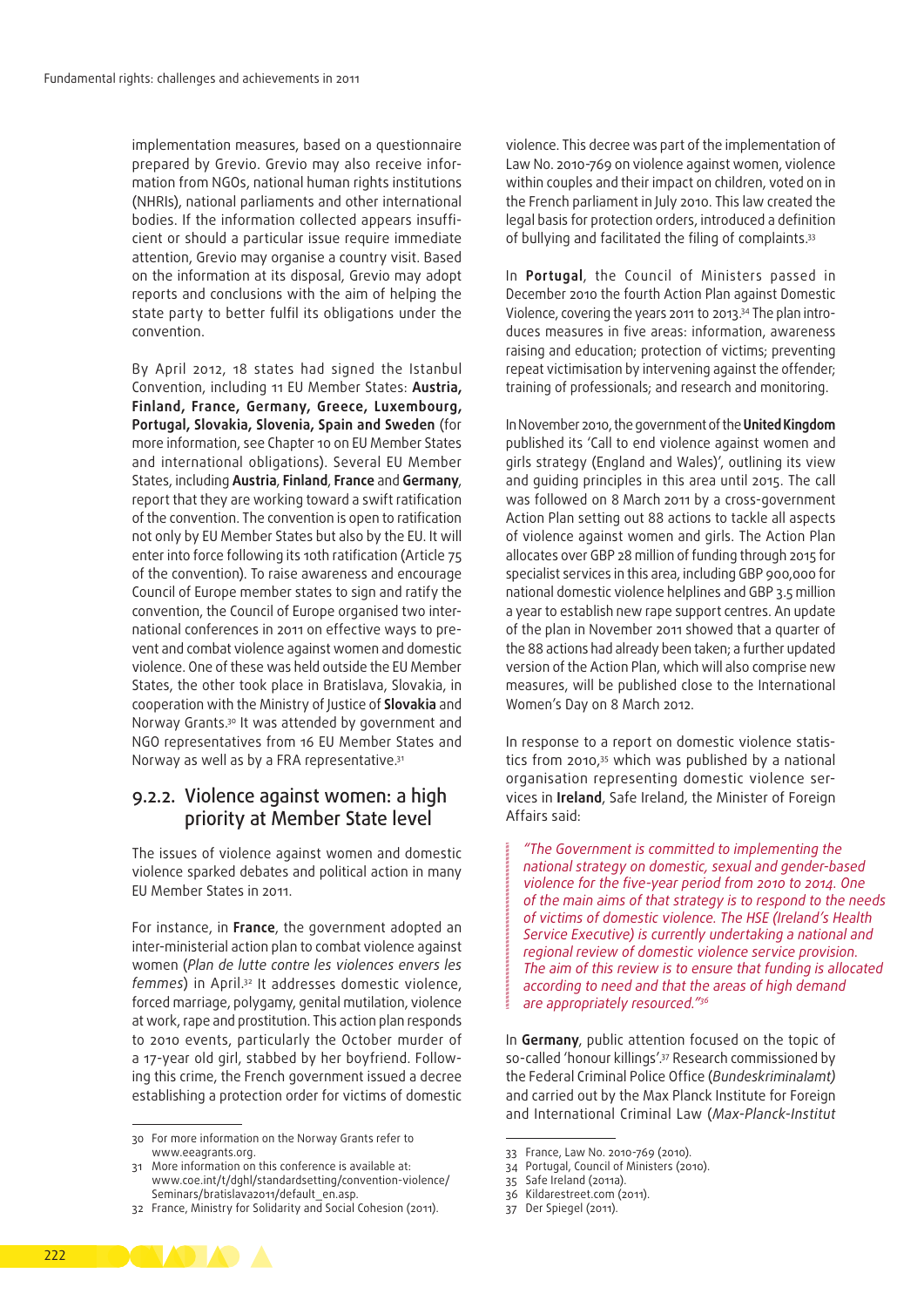*für ausländisches und internationales Strafrecht*) lent a factual underpinning to the discussion. On the basis of the research findings, the authors refuted a number of assumptions surrounding the phenomenon of honour killings. Honour killings, they said, do not occur in population groups of all social and educational levels but only among the most disadvantaged and poorly educated groups. No evidence was found suggesting an increase in the number of honour killings in recent years.<sup>38</sup>

The issue of (in)sufficient legislation and policies aimed at combating violence against women and domestic violence is a recurrent feature within the UN Universal Periodic Review (UPR) (for more infor‑ mation, see Chapter 10 'EU Member States and international obligations'). In May, **Belgium, Denmark** and **Hungary** were reviewed. In the case of **Belgium**, eight recommendations urged the stepping up of efforts to combat violence against women and domestic violence; all of which Belgium accepted.39 **Denmark** received 10 related recommendations.40 The UPR recommended, in particular, that Denmark launch an action plan to combat domestic violence in Greenland and the Faroe Islands. In response to UPR recommendations to guard against impunity in cases of marital rape, Denmark asked an expert committee to carry out a thorough review of the criminal code. The committee is expected to finish its work in 2012.41 For **Hungary**, nine related recommendations were made, which Hungary largely accepted.<sup>42</sup>

Severe complaints surfaced about the lack of sufficient resources in the area of specific victim support for women as victims of domestic violence, particularly in **Finland**, **Germany, Ireland** and **Latvia**. In Ger‑ many, a parliamentary debate in November raised the issue of insufficient funding of women's shelters.43 Safe Ireland published its annual statistics on domestic violence in September. The statistics show that in 2010 domestic violence services provided support to 7,235 women of whom 1,545 women and 2,355 children lived in refuges for various periods of time. Still, on more than 3,000 occasions in 2010, up 38 % from 2,300 in 2009, women and children looking for safety could not be accommodated, because shelters were either full or unavailable in a given area. An upwards trend is now developing into what support services perceive as an accommodation crisis. With budget cutbacks, new refuges are not opening and existing ones are finding it more difficult to maintain their services.44

41 UN Human Rights Council (2011c).

#### Promising practice

#### Youth4Youth – Preventing gender‑based violence through peer education

In March, the Mediterranean Institute of Gender Studies in Cyprus kicked off a project that provides adolescents with a safe space to reveal their attitudes towards violence and to reassess their tolerance towards it. The project encourages them to become involved in developing an environment free from violence for themselves as well as for their peers. One of the project's aims is to help young people explore their attitudes towards and the links between gender stereotypes and gender‑based violence. Another aim is to empower young people to develop attitudes of self‑respect and self‑worth.

*For more information, see: [www.medinstgenderstudies.org/](http://www.medinstgenderstudies.org/current-projects/youth4youth-empowering-young-people-in-preventing-gender-based-violence-through-peer-education) [current-projects/youth4youth-empowering-young-people-in](http://www.medinstgenderstudies.org/current-projects/youth4youth-empowering-young-people-in-preventing-gender-based-violence-through-peer-education)[preventing-gender-based-violence-through-peer-education](http://www.medinstgenderstudies.org/current-projects/youth4youth-empowering-young-people-in-preventing-gender-based-violence-through-peer-education)*

#### 9.2.3. Effective protection against repeat violence

While the Council Framework Decision on the standing of victims (as well as the proposed Directive on victims' rights) covers the rights of all victims, it also recognises the specific rights of especially vulnerable victims. This includes, in particular, the rights of victims of domestic violence under Article 8 to effective protection against repeat violence. The Istanbul Convention spells out what this obligation implies to date: a professional risk assessment and risk management (Article 51), emergency barring orders (Article 52), restraining or protection orders (Article 53) and other measures ensuring the victims' and their families' protection against repeat victimisation (Article 56).

As one important step in this direction, the European Parliament adopted the Directive on the European Protection Order (EPO) in December. This measure aims at extending the protection granted by a 'protection measure' – which restricts the movements of a person who is endangering a victim – in one Member State to victims who move to another Member State. The directive applies to protection measures taken in criminal matters and aims to protect the victim against a criminal act which may endanger, for example, her dignity. The authority issuing a protection measure need not be criminal, however, but can also be administrative or civil; the state carrying out the order may apply criminal, administrative or civil measures according to its national law.

Under the EPO directive, a judicial (or equivalent) authority in an EU Member State in which a protection



<sup>38</sup> Oberwittler, D., Kasselt, J. (2011).

<sup>39</sup> UN Human Rights Council (2011a).

<sup>40</sup> UN Human Rights Council (2011b).

<sup>42</sup> UN Human Rights Council (2011d).

<sup>43</sup> Germany, German Bundestag (2011a), p. 16601.

<sup>44</sup> Safe Ireland (2011b).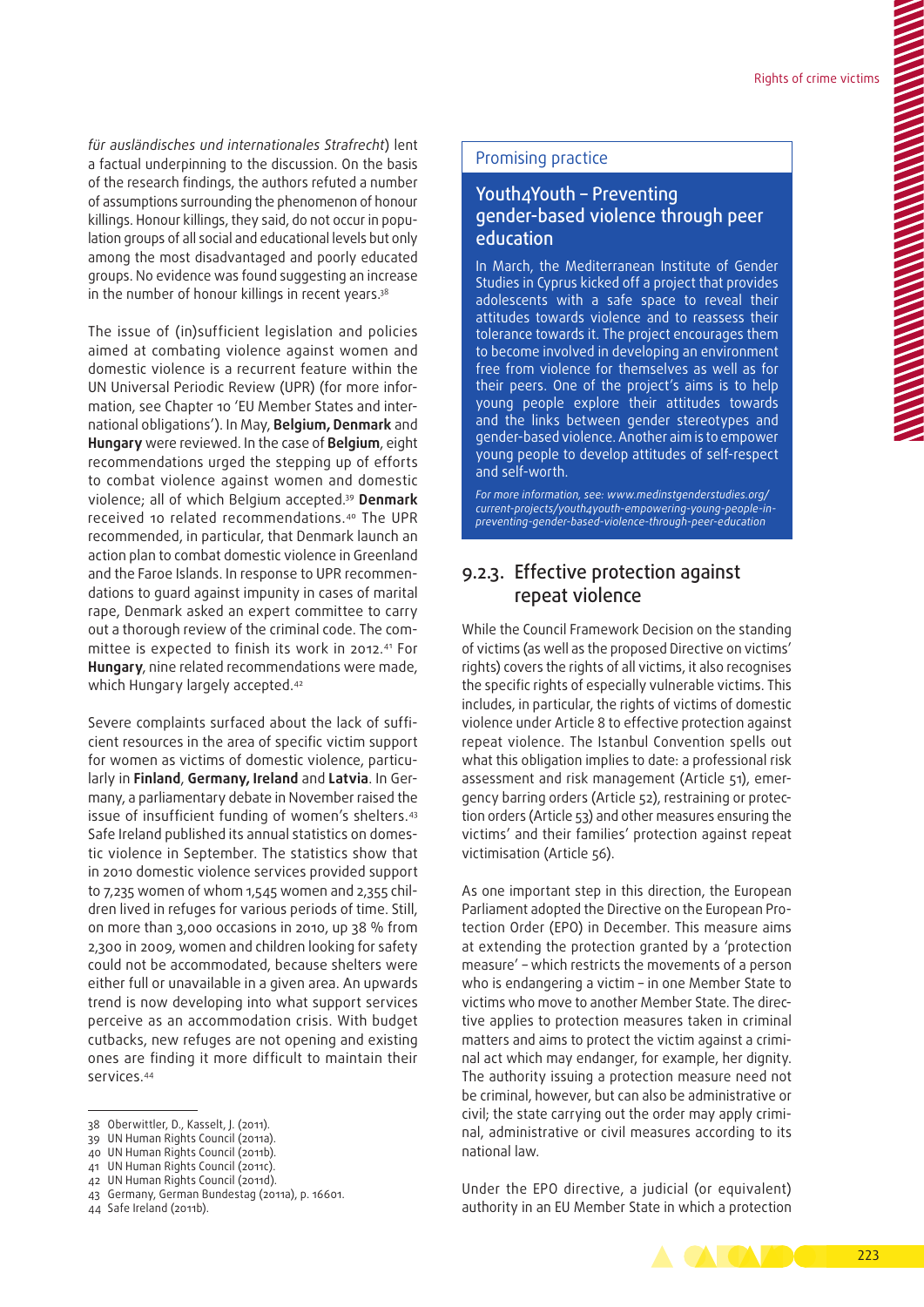measure has been implemented may issue an EPO on the request of the protected person. This means that if the protected person chooses to reside or stay in another Member State, the EPO enables an authority in that Member State to assume the responsibility of safeguarding the protected person. The directive thus forestalls a situation in which a victim would have to restart the entire legal process of obtaining protection measures when moving to another Member State.

As the directive does not oblige EU Member States to adopt legislation on protection measures, it can only be as powerful as the measures available under Member State laws. That said, in several Member States, the lack of effective means of disrupting the cycle of domestic violence remains an issue of particular concern.

In **Malta**, the Commission for Domestic Violence (CDV) commissioned research that found that one in four women reported having experienced violence at least once in their lifetime. Half of these reported that the violence was still taking place during the year the survey was carried out.Despite this, court protection orders are rarely implemented, nor do police have the power to remove suspected offenders from their homes.<sup>45</sup>

Since the 2005 adoption of the Law on Protection against Domestic Violence, **Bulgaria** has been implementing annual national programmes on the prevention of and protection against domestic violence. In 2011, it allocated state funds of BGN 500,000 (€254,800) for such projects. Information for vic‑ tims is published on the Ministry of the Interior's internet site. Standard request forms on lodging complaints with the police and the courts are available. As a result, legal proceedings and protection orders issued by the courts have increased markedly, running at about 1,300-1,400 annually in recent years.46 Still, a number of organisations, including the United Nations CEDAW monitoring body, the Committee on the Elimination of Discrimination against Women, and the Bulgarian Gender Research Foundation,<sup>47</sup> have criticised what they consider a situation of pervasive impunity of domestic violence. According to these bodies, victims are not sufficiently encouraged to report incidents, the effectiveness of investigations is limited and courts apply an overly narrow approach to domestic violence. In August 2011 the CEDAW Committee presented its views in the context of the *V.K. v. Bulgaria* case*,* asking Bulgaria to amend the Law on Protection against Domestic Violence, to ensure that a sufficient number of state-funded shelters are available to victims of domestic violence and to provide

mandatory training on the issue to judges, lawyers and law enforcement personnel.<sup>48</sup>

Looking at the **United Kingdom**, in England and Wales more than one in four women have experienced domestic abuse since reaching the age of 16; in Scotland, the figure is one in seven.<sup>49</sup> At the end of June, three police force areas in England and Wales piloted Domestic Violence Protection Orders. These orders give the police and courts the power to protect victims of domestic violence by preventing the perpetrator from returning to a residence and from having contact with the victim for up to 28 days. By the end of 2011, courts had issued 232 such orders.

Domestic violence continues to stir debate in **Finland**. A man who killed his former wife, their 13-year‑old son and himself in southern Finland in April put Finnish gun laws on the political agenda. In this case, police had earlier confiscated the man's weapons, but later returned them to him when the former wife withdrew her complaint. The Finnish Ministry of Social Affairs and Health elaborated an Action Plan to reduce violence against women, identifying a number of issues to be addressed. The Action Plan foresees that in situations with an obvious and immediate threat of violence, the police should have the power not only to remove the offender from the scene but also to impose a temporary restraining order.<sup>50</sup> Proposed measures include conducting a comprehensive review of the effectiveness of restraining orders and issuing guidelines for the authorities (police, prosecutors, social welfare authorities) on the use of restraining orders.51

In **Estonia**, the decision to discontinue criminal proceedings against a successful businessman who was charged with repeated physical attacks against his wife and son prompted a major public controversy. The public prosecutor requested the case be dropped due to a lack of compelling public interest, given that the case concerned violence within a family and the proceedings had lasted an unreasonably long time.52 On another topic, NGOs report that protection measures often lack effectiveness. A restraining order is available under the Code on Criminal Procedure, for example, but there are no means of enforcing the order if it is breached.53



<sup>45</sup> Fsadni *et al.* (2011); Laiviera (2011).

<sup>46</sup> Information provided by the Bulgarian government in February 2012.

<sup>47</sup> Bulgarian Gender Research Foundation (2011).

<sup>48</sup> UN , Committee on the Elimination of Discrimination against Women (2011).

For more information, see Equality and Human Rights Commission, *How fair is Britain? The first Triennial Review*, available at: www.equalityhumanrights.com/key-projects/ how-fair-is-britain/full-report-and-evidence-downloads.

<sup>50</sup> Finland, Ministry of Social Affairs and Health (2011), p. 41.

<sup>51</sup> Finland, Ministry of Social Affairs and Health (2011), p. 42.

<sup>52</sup> Ratt (2011); Sulbi (2011). See also, Estonia, Parliament of Estonia (*Riigikogu*) (2011).

<sup>53</sup> Information based on e‑mail communication with Järva Women's Shelter.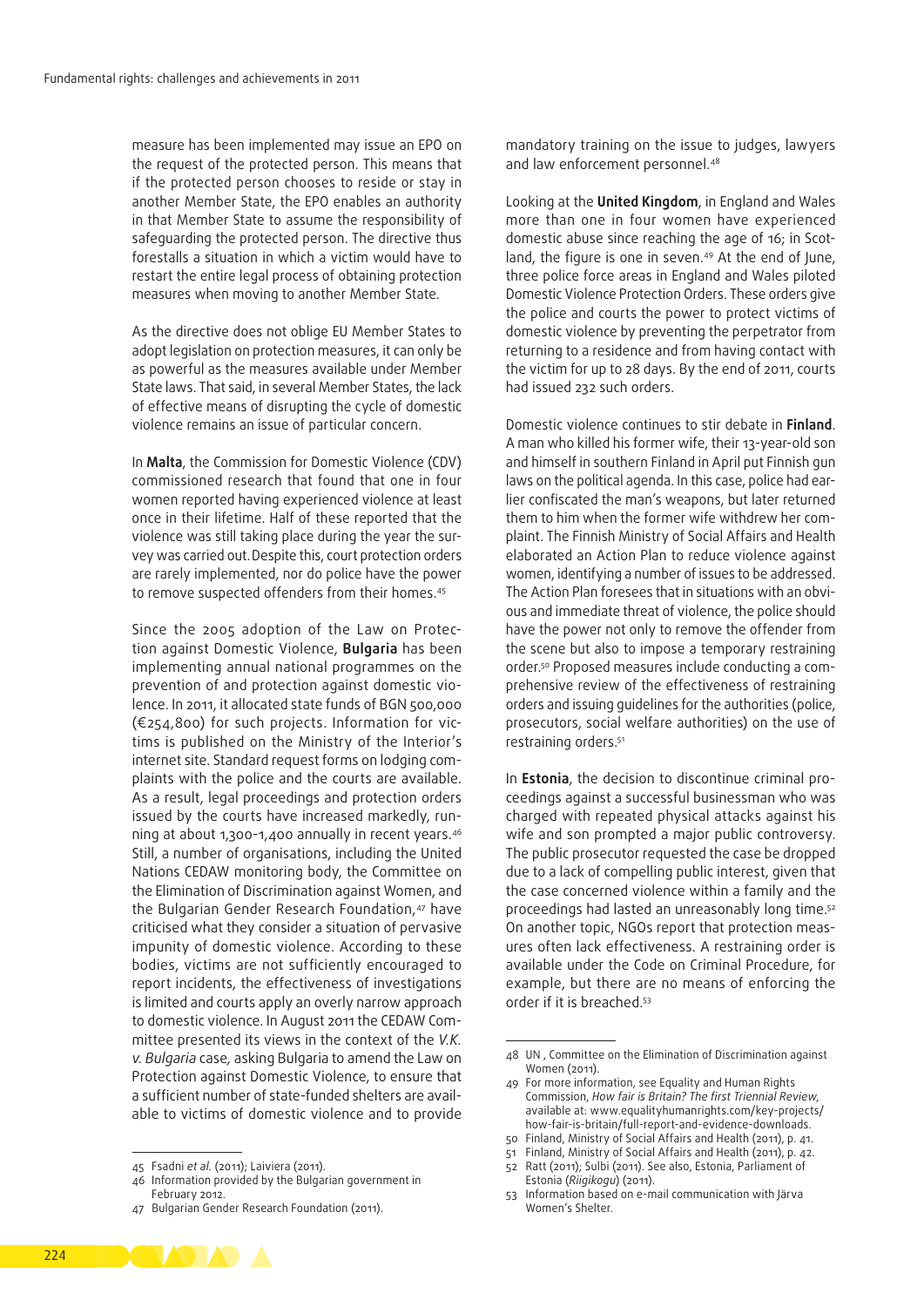The **Lithuanian** Parliament took a crucial step on 26 May, adopting the Law on Protection against Violence in Close Relations.54 The law envisages the temporary eviction of offenders from their residence coupled with an order to refrain from contacting the victim. The court of pre-trial investigations must decide upon these protective measures no later than 48 hours after a complaint is filed. Before the law's adoption, violence in the private sphere was often conceived of as a private matter and cases were thus pursued solely as private prosecutions. The new law clearly establishes that prosecution in cases of domestic violence is a matter of public concern, a change which is expected to lead to a considerable rise in the number of cases taken to court.55

Poland adopted legislation in August amending several laws. The changes now make it possible to evict an alleged offender from his home even when the municipality is not in a position to provide a temporary residence.<sup>56</sup>

In **Germany**, the national parliament (*Bundestag*)*,* unan‑ imously adopted a law on 1 December establishing an emergency telephone number for women victims of violence (*Hilfetelefongesetz*). The helpline will provide support and advice to 700 women per day and will require a staff of some 80-to-90 persons. It will be available 24 hours per day cost‑free. As of January 2012, the bill was pending in the second chamber of the German Parliament (*Bundesrat*).57 The new law is expected to be implemented by the end of 2012.

The **Irish** Civil Law (Miscellaneous Provisions) Act 2011, which came into force in August, provides a number of important reforms to the 1996 law on domestic violence. The 2011 Act broadens the definition of 'applicant', allowing individuals to apply for protection when, for example, they have a child in common with the alleged abuser. The applicants no longer need to be living with a violent partner in order to be eligible to apply for protection. The Minister for Justice has promised further reform of domestic violence law through more comprehensive legislation.58

#### Promising practice

#### Mobile‑phone based emergency signalling to speed up police response to domestic violence cases

In July 2011, the Hungarian Women's Rights Association (*Nők a Nőkért Együtt az Erőszak Ellen*, NANE) and the Budapest police have teamed up with Vodafone to launch a pilot programme to speed up police response in cases of domestic violence. The programme introduces a mobile‑phone based emergency signalling technology. A matchboxsized device sends out an emergency signal through the push of a button, pinpointing the victim's exact location for the police operation's centre. NANE, which has been involved in supporting women victims of violence since 1994, developed the programme and trained the police.

*For more information, see: [www.nane.hu/english/index.html](http://www.nane.hu/english/index.html) and at EU level [www.wave‑network.org/start.asp?ID=23527](http://www.wave<2011>network.org/start.asp?ID=23527)*

#### 9.2.4. Mediation in domestic violence cases: conforming to victims' rights?

Several EU Member States, including **Estonia**, **Finland**, **Hungary, Lithuania and Malta,** experienced debates in 2011 that called into question the appropriateness and admissibility of victim‑offender‑mediation in cases of domestic violence. Critics underline, for example, that court hearings – in contrast to mediation – allow for public recognition of the crime and the victim.

The **Estonian** Ministry of Justice, for example, reported that of the 319 mediations in criminal cases in 2010, 60 % related to domestic violence. Women's organisa‑ tions raised concerns that this practice fails to take into account the particularities of domestic violence, such as the vulnerability of its victims.59

In Lithuania, the inclusion of mediation in new legislation on domestic violence stirred controversy. The Parliament's Committee on Human Rights argued that mediation should not apply in domestic violence cases; therefore, the proposal to allow for mediation in such situations was rejected.<sup>60</sup> In Malta, the chief executive of the Foundation of Social Welfare Services called for a revision of the Mediation Act, which forces couples to go through mediation, even if there is abuse involved.<sup>61</sup>



<sup>54</sup> Lithuania, Seimas (2011).

<sup>55</sup> *Ibid.*

<sup>56</sup> Poland, Act on the protection of tenants' rights, municipal housing stock, the Civil Code and Civil Procedure Code (2011).

<sup>57</sup> Germany, German Bundestag (2011b).

<sup>58</sup> Ireland, Joint Oireachtas Committee on Justice (2011).

<sup>59</sup> Information based on e‑mail communication with Järva Women's Shelter.

<sup>60</sup> Lithuania, Human Rights Committee (2011).

<sup>61</sup> Calleja (2010).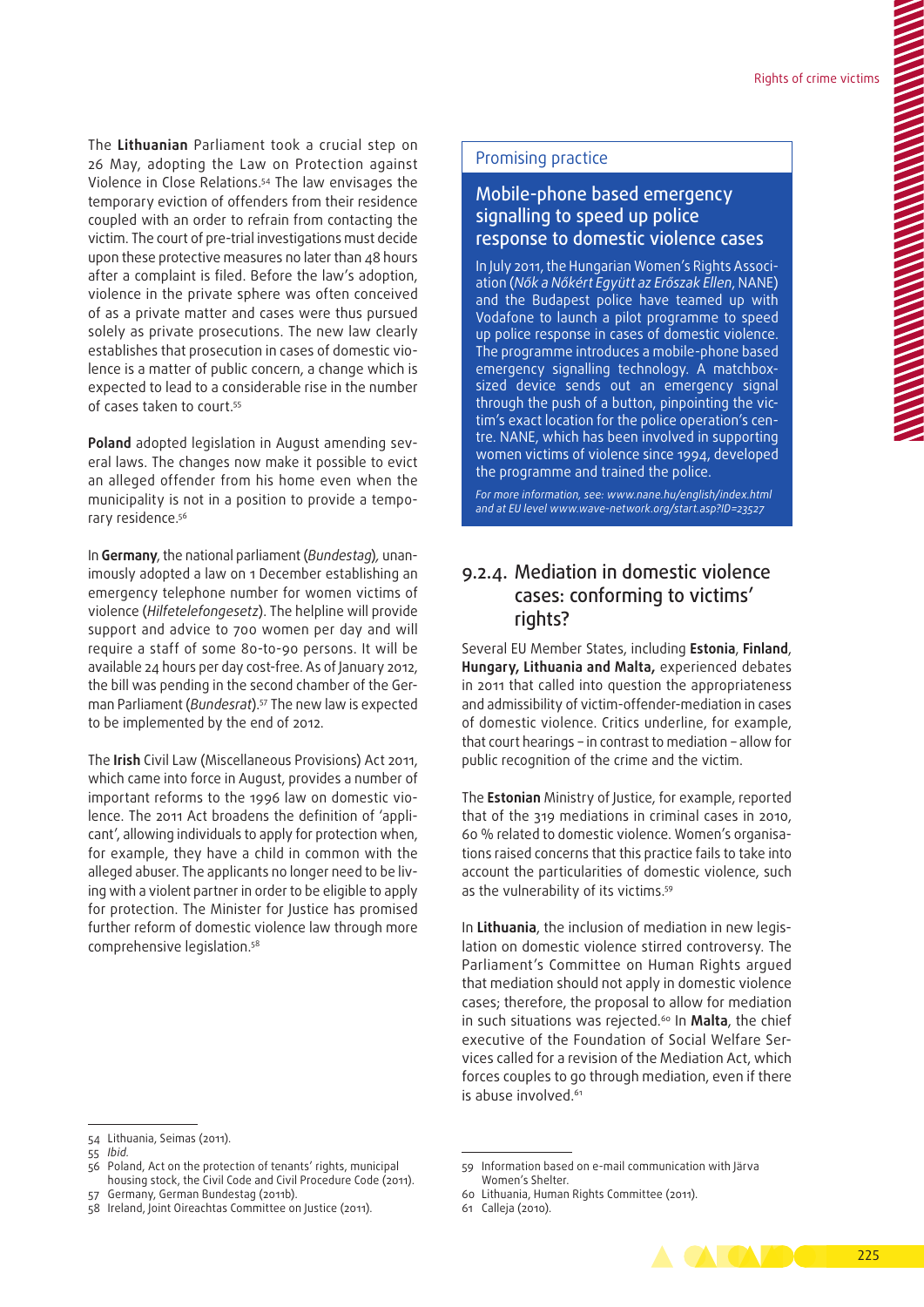The Istanbul Convention addresses the controversy around mediation in domestic violence cases and prohibits any form of mandatory mediation or alternative dispute resolution in domestic violence cases and cases concerning other forms of violence covered by the convention, such as stalking, sexual harassment, sexual violence, forced marriage and female genital mutilation (Article 48).

When asked for a preliminary ruling by a Spanish court, the CJEU made it clear that the Framework Decision on the standing of victims in criminal proceedings does not prevent a Member State from excluding mediation from domestic violence cases. This ruling allows for an exception to Article 10, which, in general terms, requires Member States to seek to promote mediation in appropriate criminal cases.

*"Article 10(1) of Framework Decision 2001/220 must be interpreted as permitting Member States, having regard to the particular category of offences committed within the family, to exclude recourse to mediation in all criminal proceedings relating to such offences."*

*CJEU, Case C-1/10,* Gueye*, judgment of 15 September 2011*

# 9.3. Rights of victims of trafficking and other severe forms of labour exploitation

Throughout the EU, trafficking in human beings remains at the top of the political agenda on criminal justice. Still, the numbers of court cases remain low – ample proof of persistent difficulties in identifying victims and prosecuting offences. This situation is reflected in the findings of the Council of Europe's Group of Experts on Action against Trafficking in Human Beings (Greta), which evaluated the first 10 countries that became parties to the Convention on Action against Trafficking in Human Beings (entry into force 2008). The evaluation covered a number of EU Member States: **Austria, Bulgaria, Cyprus, Denmark, Roma‑ nia, Slovak Republic,** as well as **Croatia**. In its September report on **Cyprus**,<sup>62</sup> for example, Greta welcomed authorities' assurances that trafficking is considered a human rights violation in Cyprus, but noted that, four years after the entry into force of the relevant legislation, there had not yet been a single conviction for this offence. The first civil action initiated by a victim was also still pending, it said. **Croatian**<sup>63</sup> courts convicted three in 2010, six in 2009 and eight in 2008, the report on Croatia said, while **Danish** 

courts convicted 11 in both 2010 and 2009 against seven in 2008, the report on Denmark said.<sup>64</sup>

The Greta reports show that the main reason for the lack of effectiveness of investigations and prosecutions is an inadequate consideration of the fundamental rights of victims, who may instead be criminalised as migrants in an irregular situation. The report on **Slovakia**, <sup>65</sup> for example, suggests that developing a human rights-based concept of victimisation would significantly contribute to a more effective implementation of the Anti-Trafficking Convention. This would entail: improving the identification of victims of trafficking; introducing a recovery and reflection period with the corresponding assistance and protection measures to allow victims to consider whether to assist police in their investigations; and providing victims with ade‑ quate protection in criminal proceedings.

At the level of EU legislation, the most important achievement was the adoption of the Directive on preventing and combating trafficking in human beings and protecting its victims, which EU Member States are to transpose by 6 April 2013 (for more information on children's rights, see Chapter 4).<sup>66</sup> The Directive is based on a victim‑centred approach and a gender perspective.

#### **FRA ACTIVITY**

#### Cooperating to combat trafficking in human beings

In October 2011, directors of seven EU agencies, including the FRA, committed to creating a EU‑wide approach to the eradication of human trafficking. The joint statement of the Heads of the EU Justice and Home Affairs Agencies says that the fundamental rights of victims of human trafficking are central to EU policy in this field. Efforts to address trafficking would be made in partnership with EU Member States, EU institutions and other partners, including civil society organisations. The October event featured a debate between the directors of the EU agencies, moderated by the EU Anti‑Trafficking Coordinator.

*For more information, see: [http://fra.europa.eu/fraWebsite/](http://fra.europa.eu/fraWebsite/news_and_events/infocus11_1810_en.htm) [news\\_and\\_events/infocus11\\_1810\\_en.htm](http://fra.europa.eu/fraWebsite/news_and_events/infocus11_1810_en.htm)*

On 14 December 2010, the European Commission appointed an EU anti-trafficking coordinator who is responsible for ensuring the coordination and coherence of EU anti-trafficking policies and activities, and for providing an overall strategic orientation in this



<sup>62</sup> Council of Europe, Committee of the Parties to the Convention on Action against Trafficking in Human Beings (2011a).

<sup>63</sup> Council of Europe, Group of Experts on Action against Trafficking in Human Beings (Greta) (2011a).

<sup>64</sup> Council of Europe, Greta (2011b).

<sup>65</sup> Council of Europe, Committee of the Parties to the Convention on Action against Trafficking in Human Beings (2011b).

<sup>66</sup> Directive 2011/36/EU.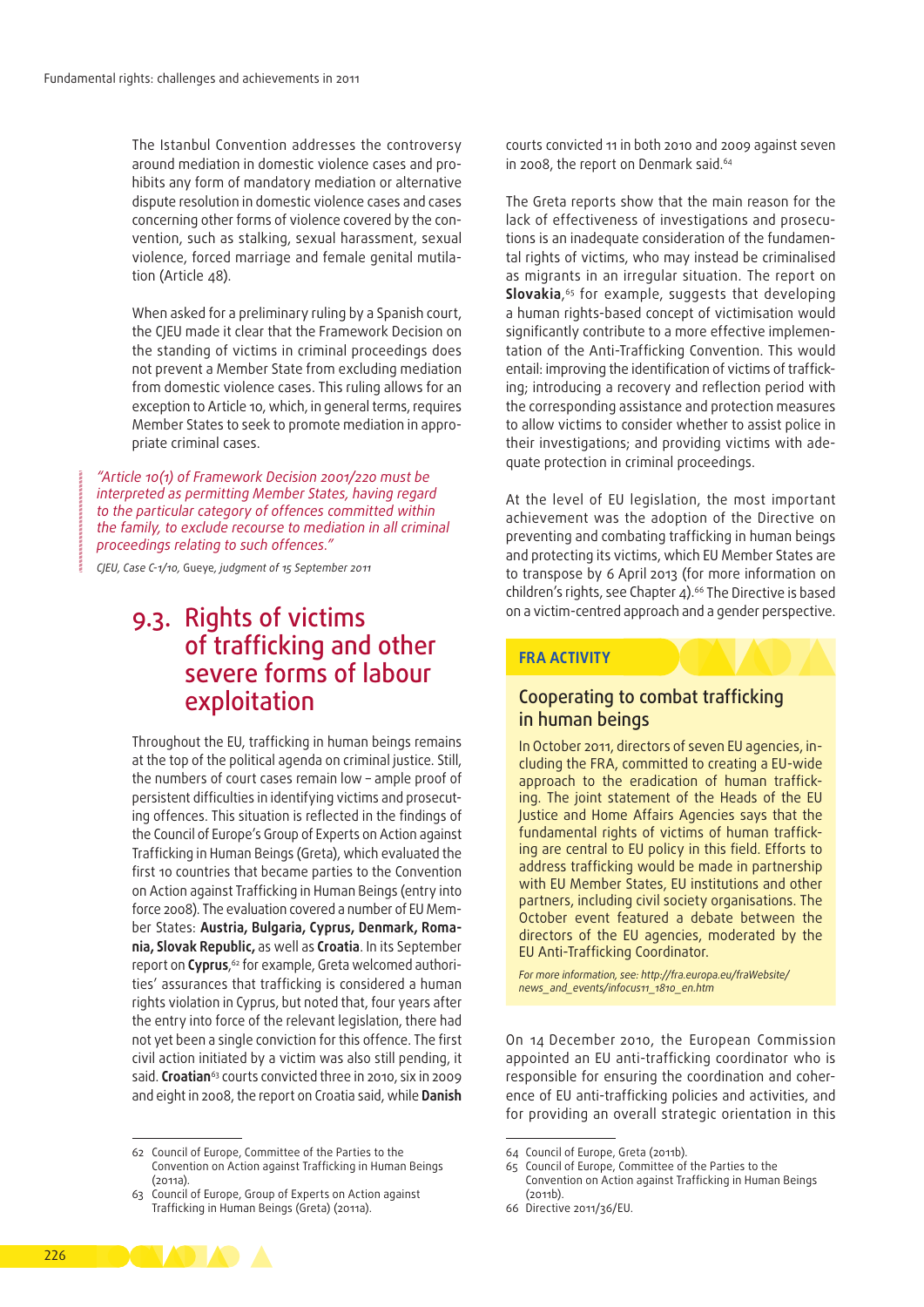area. On 21 December 2010, the European Commission launched its website on trafficking in human beings, including information about EU policies and legislation, developments at EU Member State level, recommendations from EU expert groups and publications from a large number of sources.<sup>67</sup>

#### **FRA ACTIVITY**

#### Rights of migrants in domestic work at risk

In its report on *Migrants in an irregular situation employed in domestic work: Fundamental rights challenges for the European Union and its Mem‑ ber States,* published in 2011, the FRA highlighted one important sector of extreme labour exploitation: domestic work, which is dominated by women. The report shows that the rights of migrant domestic workers in an irregular situation, as well as their access to these rights, vary across the 10 countries examined. Access to fundamental rights by such migrants is currently largely at the discretion of their employers. Consequently, employment issues that may appear clear for regular workers – such as sick leave and sick pay, prior notice for dismissal and severance payments – are, for migrants in an irregular situation, luxuries to which they often have no access.

*For more information, see: [http://fra.europa.eu/fraWebsite/](http://fra.europa.eu/fraWebsite/attachments/FRA-report-domestic-workers-2011_EN.pdf) [attachments/FRA‑report‑domestic‑workers-2011\\_EN.pdf](http://fra.europa.eu/fraWebsite/attachments/FRA-report-domestic-workers-2011_EN.pdf)*

While policies relating to trafficking to date have tended to focus on trafficking for sexual exploitation, there is a clear tendency recently to pay more attention to other areas of exploitation. **Austria,** for example, has not only included the objective to enhance the identification of potential victims of labour exploitation in its second Action Plan but also includes other actors in its implementation such as labour inspectorates and fiscal authorities.<sup>68</sup> The Austrian Federal Ministry of Labour, Social Affairs and Consumer Protection has set up regional initiatives jointly with the Austrian Institute for International Affairs (oiip) and the International Organization for Migration (IOM). In September, a regional round table on trafficking in human beings for the purpose of labour exploitation, including domestic servitude, was organised in Vienna.<sup>69</sup>

The **Danish** government held a parliamentary hearing on human trafficking in February which focused on trafficking for labour exploitation.70 The **Finnish** parliament, in response to the report of the Finnish National Rapporteur on *Trafficking in human beings*, requested the government to take action to counteract trafficking for labour exploitation.<sup>71</sup>

Recently, research projects have focused on the topic of labour exploitation even beyond trafficking. The qualitative report entitled *Trafficking for Forced Labour and Labour Exploitation in Finland, Poland and Estonia*, stressed that the low visibility of forced labour is in part due to "the belief that forced labour is equal to enslaving people to work at gunpoint and/or in chains, or imprisoned in sweatshops". By carefully studying the environment in which forced labour takes place the report convincingly demonstrates how hidden information can be 'mined' from existing sources and combined to furnish an overview of the phenomenon.72 Similar in outcome, in December 2010 the Migrant Rights Centre in **Ireland** published a report on *Trafficking for Forced Labour in Ireland and the United Kingdom: Issues and Emerging Good Practice.* The report concluded that "consider‑ able weaknesses in addressing forced labour remain. [...] Legislators, policymakers, crime prevention officers and practitioners now face the challenge of expanding the trafficking framework to incorporate victims of forced labour and afford them the same rights and protections."73

In **Germany**, it has become clear that it is more difficult to protect and support non‑trafficked victims of labour exploitation than trafficked victims, because the former are not covered by trafficking definitions. They therefore do not enjoy the same amount of support or protection and may not be entitled to compensation even though the consequences of the exploitation may be similar to that faced by those who have been trafficked. The fact that public attention and policies focus on certain types of crime carries the risk that the rights of certain victims receive more recognition than the rights of others. While it is an undisputed achievement that the rights of victims of trafficking or the rights of children who are victims of sexual exploitation receive all the attention they deserve, the fact remains that victims of equally severe crimes do not receive similar attention. This applies, for example, to non‑trafficked victims of severe forms of labour exploitation.

<sup>73</sup> Coghlan (2010), p. 3; Jokinen *et al.* (2011).



<sup>67</sup> For more information on the European Commission anti‑trafficking website, see: [http://ec.europa.eu/](http://ec.europa.eu/anti-trafficking/index.action) anti-trafficking/index.action.

<sup>68</sup> The second National Action Plan Against Human Trafficking prepared by the Task Force on Combating Human Trafficking and covering the period from 2009–2011 can be accessed at: [www.bmeia.gv.at/fileadmin/user\\_upload/bmeia/media/2-](http://www.bmeia.gv.at/fileadmin/user_upload/bmeia/media/2-Aussenpolitik_Zentrale/Menschenrechte/TFM_Aktionsplan_engl_V20091007_LAYOUT_FINAL.pdf)[Aussenpolitik\\_Zentrale/Menschenrechte/TFM\\_Aktionsplan\\_](http://www.bmeia.gv.at/fileadmin/user_upload/bmeia/media/2-Aussenpolitik_Zentrale/Menschenrechte/TFM_Aktionsplan_engl_V20091007_LAYOUT_FINAL.pdf) [engl\\_V20091007\\_LAYOUT\\_FINAL.pdf.](http://www.bmeia.gv.at/fileadmin/user_upload/bmeia/media/2-Aussenpolitik_Zentrale/Menschenrechte/TFM_Aktionsplan_engl_V20091007_LAYOUT_FINAL.pdf)

<sup>69</sup> Information provided by the Austrian government by note from 17 February 2012.

<sup>70</sup> United States, Department of State (2011).

<sup>71</sup> Finland (2010), Parliamentary communication 43/2010.

<sup>72</sup> Jokinen *et al.* (2011), pp. 9-10.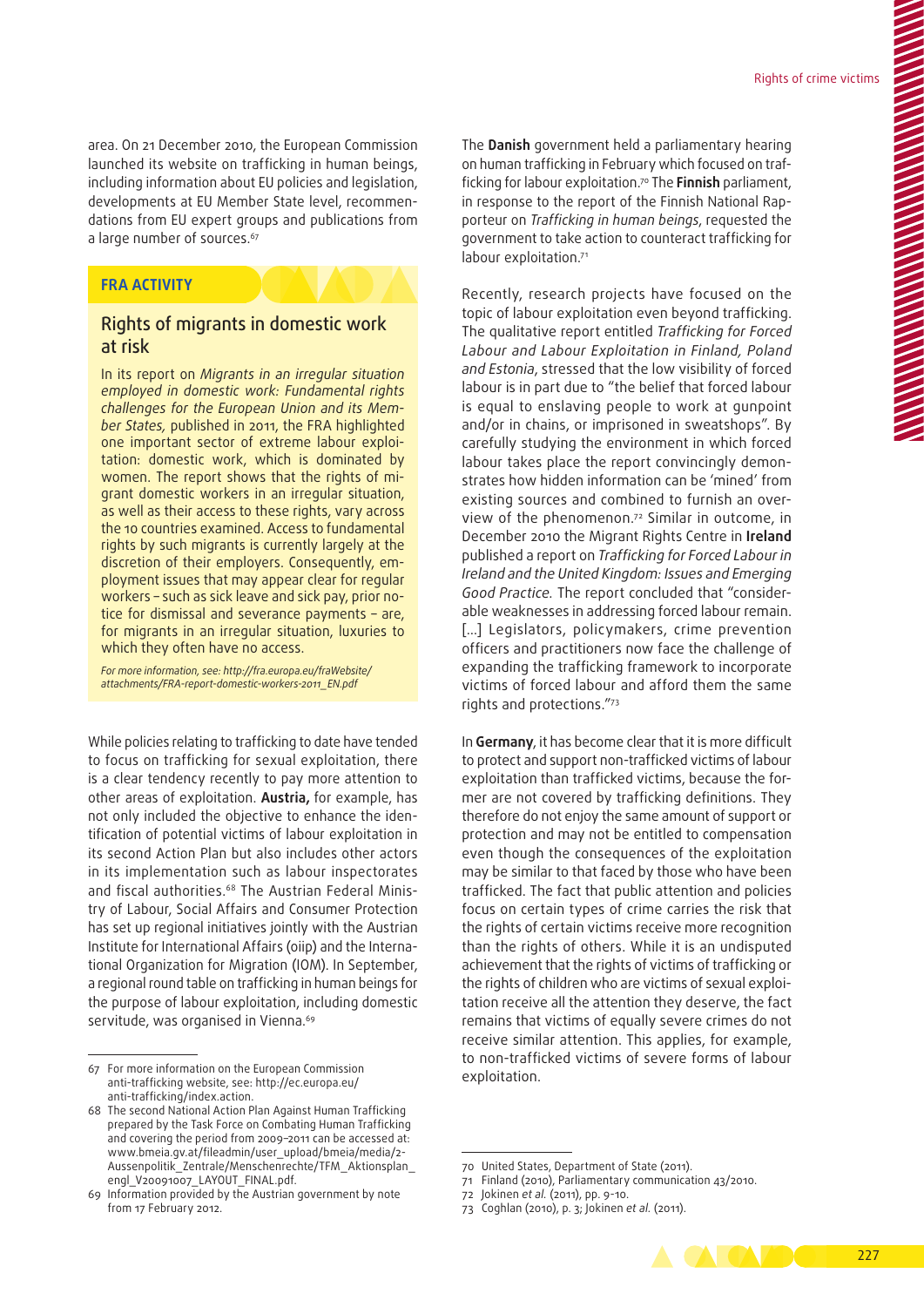In response to these deficiencies in protection, legislation such as the Directive providing for minimum standards on sanctions and measures against employers of illegally staying third-country nationals<sup>74</sup> – the so-called 'Employers' Sanctions Directive' – play an important role. Article 9 of this directive states that EU Member States are obliged to ensure that illegal employment combined with particularly exploitative working conditions constitute a criminal offence. Article 13 of the directive, entitled 'facilitation of complaints', provides that Member States should define the conditions under which they grant permits of limited duration to third‑country nationals. The article explicitly refers to the Council Directive on the issuance of residence permits to third-country nationals who are victims of trafficking in human beings.75 Member States were required to comply with the Employers' Sanctions Directive by 20 July 2011. By July 2014, the Commission will report to the European Parliament and the Council of the European Union concerning the directive's implementation.

**Slovenia**, for example, took legislative steps to ensure implementation. It amended Article 50 of the Aliens Act in light of the Employers' Sanctions Directive, extending the level of protection offered victims of trafficking to include victims of illegal employment. Temporary residence permits are now issued for the duration of criminal proceedings but for no less than six months or more than one year. The permit may be extended until criminal proceedings are concluded. Similarly, the **Czech Republic,** in implementing the Employers' Sanc‑ tions Directive, included residence permits of victims of illegal labour exploitation in the Act on the Residence of Aliens in the Territory of the Czech Republic.

# 9.4. Rights of victims of bias‑motivated crime

Bias‑motivated crime is often referred to as 'hate crime'. Evidence suggests, however, that any definition insisting on 'hate' constituting 'hate crime' would exclude a high percentage of offences motivated by bias or prejudice.76 European Court of Human Rights (ECtHR) case‑law makes clear that EU Member States' criminal justice systems are obliged to demonstrate when a crime is motivated by bias against the victim. As the section on 'racist crime' in Chapter 6 shows, however, convictions for racist crimes are infrequent, even non‑existent, in some Member States.

#### 9.4.1. Racist crime

High on the agenda of EU Member States is the need to improve the protection against racially motivated violence of vulnerable groups.

This concern was one of the main focuses of the Universal Periodic Review (UPR) when it issued an evaluation of the situation in **Hungary** in May. The recommendations from 14 states include: training and capacity-building of law enforcement and judicial authorities; establishing guidelines to identify and promptly and effectively investigate racist crime, encouraging victims to report incidents of racist crime and ensuring their protection from reprisal when they do so; as well as ensuring that victims of racist crime have access to assistance and protection, including counselling and legal assistance. Hungary supported all these recommendations.77

In the course of the same session, **Belgium** was reviewed. Again, several states voiced concerns with regard to racist crime, in particular relating to organisations and political parties inciting racial hatred. It was recommended that Belgium consider discontinuing pub‑ lic funding of such organisations.78

The main EU legislative instrument to protect the rights of victims of offences motivated by discriminatory attitudes is the Council Framework Decision on combating certain forms and expressions of racism and xenophobia by means of criminal law.79 This framework decision obliges EU Member States to enact criminal law definitions covering certain forms of conduct inciting violence or hatred (Article 1), and to ensure that racist and xenophobic motivation is considered an aggravating factor (Article 4). EU Member States were obliged to comply with this Framework Decision and notify the European Commission as to what implementing measures they had taken as of 28 November 2010. By February 2012, 23 Member States had notified the Commission of their implementing measures; **Belgium, Estonia, Greece** and **Spain** had yet to do so. Once all Member States have reported, the Commission will analyse the transposition of the Framework Decision, reporting back in 2013. On the basis of this report, the Council of the European Union will have until November 2013 to review the Framework Decision and its implementation by Member States.

From a victims' rights perspective, the Framework Deci‑ sion focuses on criminalising discriminatory conduct. Otherwise it hardly touches on victims' rights, disregarding, for example, the right to competent support services or to respectful and compassionate treatment by trained personnel who carefully avoid any secondary

228

<sup>74</sup> Directive 2009/52/EC, p. 24.

<sup>75</sup> Council Directive 2004/81/EC, p. 19.

<sup>76</sup> Garland, J., Chakraborti, N. (2012), p. 40.

<sup>77</sup> UN Human Rights Council (2011d).

<sup>78</sup> UN Human Rights Council (2011a).

<sup>79</sup> Council Framework Decision 2008/913/JHA, OJ 2008 L 328/55.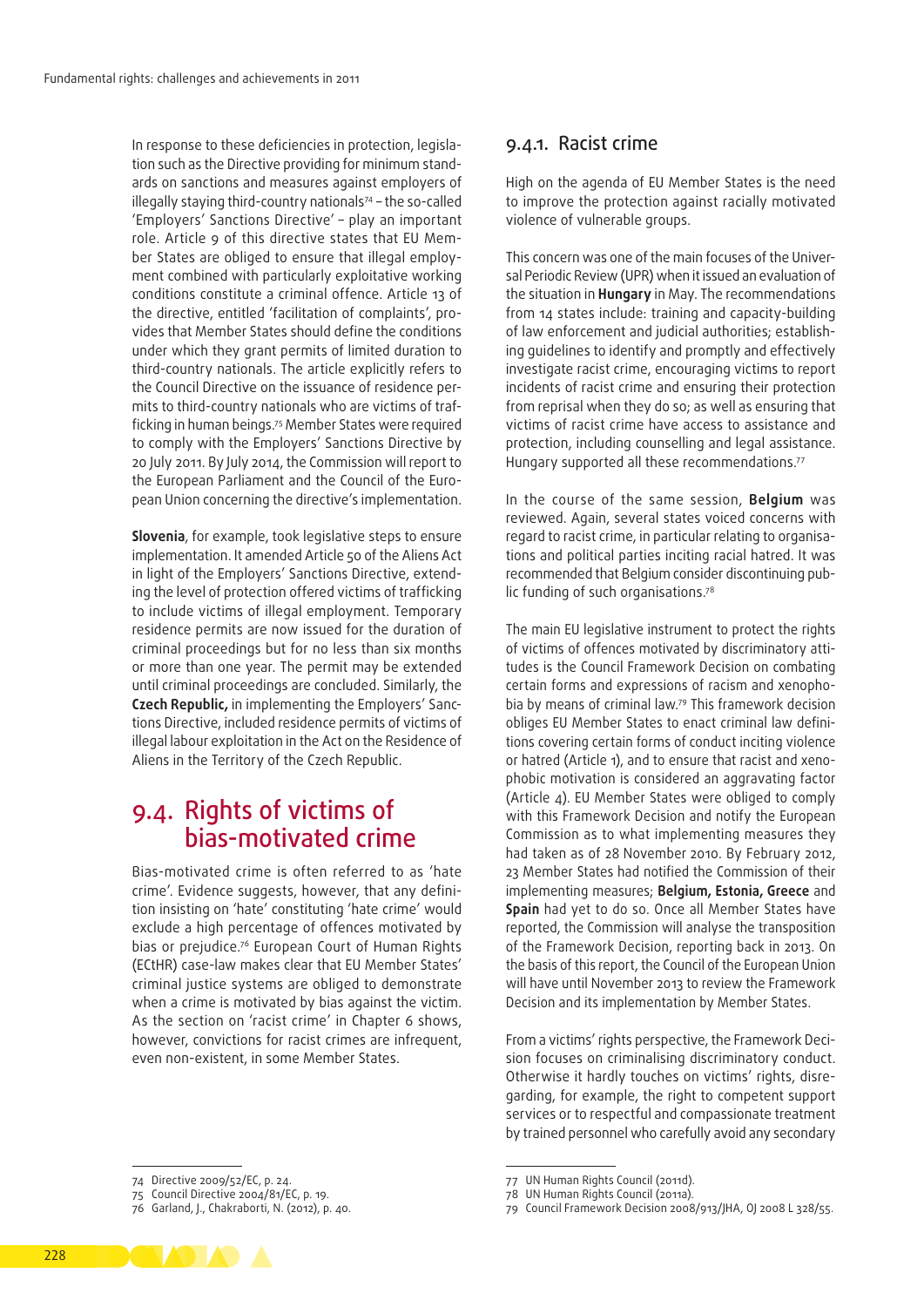victimisation. Article 8 of the Framework Decision alone can be interpreted as considering victims, for it prohibits investigations or prosecutions of relevant offences from depending on a victim's report, an important exception as victims often refrain from reporting incidents unless they are encouraged and advised by skilled and reliable victim support services or police.

Victim support requires sufficient training and an appropriate level of specialisation as well as regulations safequarding victims against secondary victimisation. Significantly lower rates of reporting occur when bias‑motivated offences against vulnerable groups or individuals coincide with victims' low confidence in the willingness or ability of the criminal justice system to effectively investigate, prosecute and sanction these crimes. The response of the police, public prosecutors and judges, therefore, serves not only to reassert society's condemnation of racism and other forms of discrimination but also to build and maintain the trust of disadvantaged persons or communities in the ability and determination of authorities to fully recognise their victimisation and to reassure them of the effective protection of their rights.

#### Promising practice

#### **Cooperation between county police and the Lesbian, Gay, Bisexual and Transgender (LGBT) community**

The Stockholm Police set up a specialised hate crime unit that carries out police training and serves as a point of contact in cooperating with LGBT groups. One focus of the unit's work is to make sure that police do not overlook a bias motivation when investigating offences directed at LGBT persons. This model of cooperation is seen to have increased public confidence in the police.

This and other projects have received notice and evolved further in the context of the International Lesbian and Gay Association's European project entitled 'Working with the police and challenging hate crimes in Europe'. The project held its closing conference in the Hague in December.

*For more information, see: [www.ilga‑europe.org/home/](http://www.ilga-europe.org/home/news/for_media/media_releases/closing_conference_hate_crime_2011) [news/for\\_media/media\\_releases/closing\\_conference\\_](http://www.ilga-europe.org/home/news/for_media/media_releases/closing_conference_hate_crime_2011) [hate\\_crime\\_2011](http://www.ilga-europe.org/home/news/for_media/media_releases/closing_conference_hate_crime_2011) and [http://www.polisen.se/en/Languages/](http://www.polisen.se/en/Languages/Victims-of-Crime/Hate-crime-victims/) [Victims‑of‑Crime/Hate‑crime‑victims](http://www.polisen.se/en/Languages/Victims-of-Crime/Hate-crime-victims/)*

#### 9.4.2. LGBT persons as victims of bias‑motivated crime

When **Latvia**, like **Hungary** and **Belgium**, underwent a UPR in May, the United States recommended considering legislative and administrative measures to recognise violence on the basis of gender identity or sexual orientation as a hate crime. Norway recommended amending Latvian criminal law to recognise hate speech against LGBT persons, as did Brazil.80

Although the Framework Decision on hate crime covers racist and xenophobic discrimination only, many EU Member States have extended criminal law definitions to cover other protected characteristics.

As concerns definitions of incitement to violence or hatred, some EU Member States, including **Denmark, Ireland, Sweden** and the **United Kingdom**, have over time introduced definitions covering sexual orientation, as has Croatia. A number of other EU Member States – **Austria, Belgium, Estonia, Finland, Lithuania, Luxembourg,** the **Netherlands, Portugal, Romania, Slovenia and Spain** – have enacted definitions that cover an even wider range of protected grounds, evidence that the majority of Member States recognise some form of 'hate speech' beyond racism and xenophobia.

This trend to including a larger number of characteristics in criminal law provisions protecting individuals from severe forms of discrimination, and in particular against bias-motivated violence, corresponds to emerging political consensus and legal parameters. This is most evident with regard to the protection of LGBT groups and individuals. In recent resolutions, the European Parliament has asked EU Member States to ensure that LGBT persons are protected from homophobic hate speech and violence. In these resolutions, the Parliament has also called on the European Commission to combat homophobia through legislation similar to the Council Framework Decision on racism.<sup>81</sup> In December, the Parliament adopted a resolution with regard to **Croatia's** application to become a member of the EU. This resolution expresses deep concerns about the violence against participants in the LGBT pride march in Split in June and the inability of the Croatian authorities to protect participants. The resolution calls on Croatia to firmly address cases of hate crime directed against LGBT minorities.<sup>82</sup>

The Council of Europe Commissioner for Human Rights published a report in 2011 entitled *Discrimination on grounds of sexual orientation and gender identity in Europe*, which takes an in‑depth look at violence against LGBT persons and at legislation aimed at combating that violence. It concludes that violence against LGBT persons is rarely addressed specifically in national legislation. This contributes to a climate in which bias‑motivated incidents occur without strong public condemnation. Therefore, EU Member States should step up efforts to combat hatred against LGBT persons (for more

<sup>82</sup> European Parliament (2011b), pts. 14 and 15.



<sup>80</sup> UN Human Rights Council (2011e).

<sup>81</sup> European Parliament (2006a), (2006b), (2007), and (2009).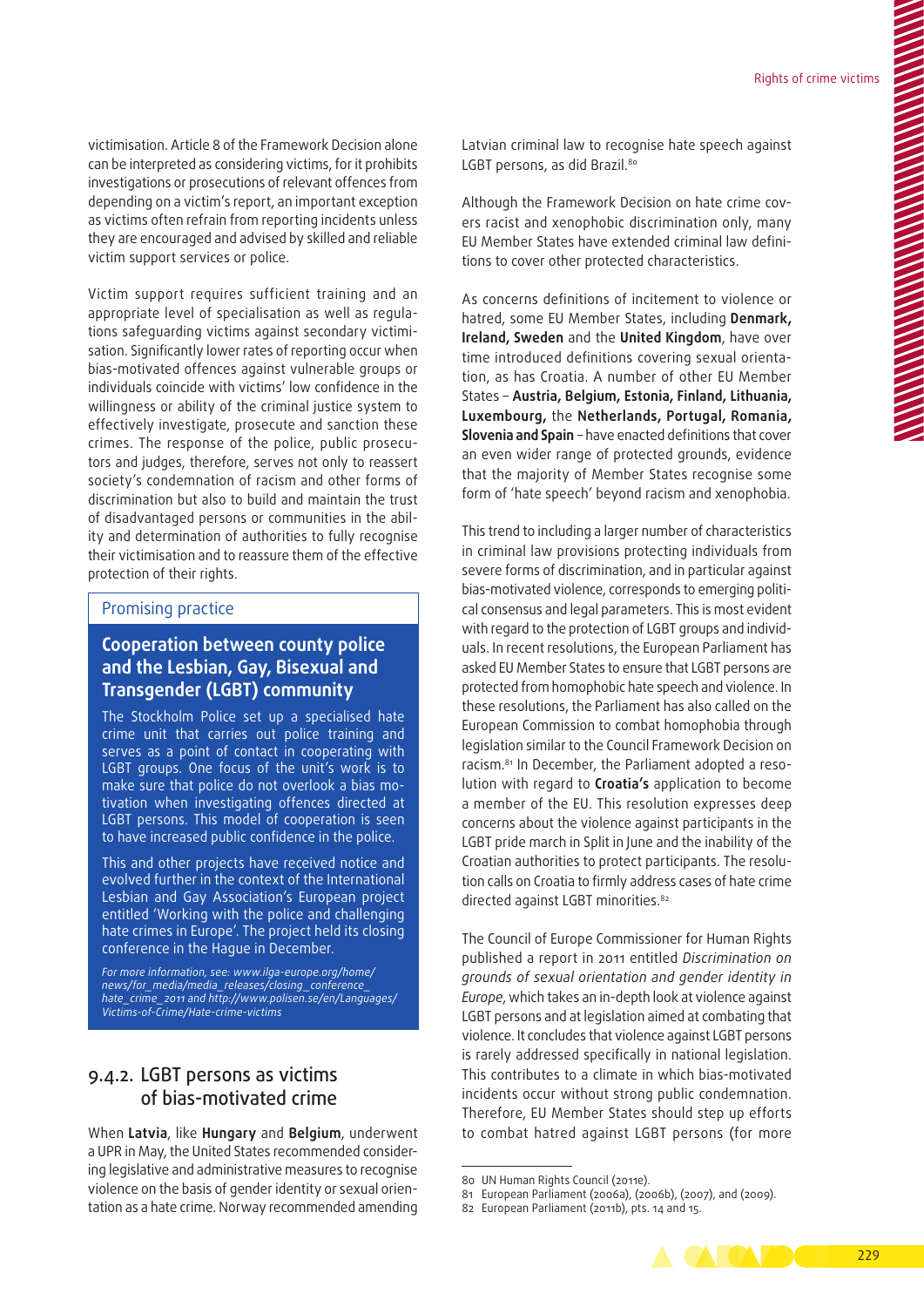information on discrimination against LGBT persons, see Chapter 5 on Equality and non-discrimination).<sup>83</sup>

#### **FRA ACTIVITY**

#### Large‑scale surveys on the victimisation of LGBT persons and of Jews

FRA reports have continuously pointed to limitations of victims' access to justice stemming from low numbers of victims who are aware of their rights, have confidence in the police and are sufficiently supported and encouraged to report.84 For a more complete picture, the FRA will conduct two large-scale surveys on the discrimination and victimisation of LGBT Persons and of Jews. The 'European Union Survey of discrimination and victimisation of Lesbian, Gay, Bisexual and Transgender Persons' responds to a 2007 European Parliament request. Reports published by FRA in this area have highlighted the serious absence of robust and comparable data on discrimination against and victimisation of LBGT persons. The survey will build on former research conducted by the FRA with regard to violence against LGBT persons and their right to protection.<sup>85</sup> The 'Survey: Discrimination and hate crime against Jews' will collect comparable data in nine Member States on the experiences, perceptions and views of persons who self-identify as Jewish. This survey will also assist policy makers in tackling bias‑motivated crime.

# **Outlook**

The swift ratification of the Council of Europe Convention on preventing and combating violence against women and domestic violence, or the Istanbul Convention, by EU Member States would constitute an important step in addressing persisting challenges in tackling violence against women, particularly domestic violence.

Ratification of this convention will require that EU Member States enact legislation to ensure effective and immediate protection of women against repeat victimisation. Many EU Member States, for instance, currently lack an adequate definition of stalking, which is necessary to tackle it effectively, as per Article 34 of the convention.

The Anti-Trafficking Directive, which must be transposed into national law by 6 April 2013, is likely to bring improvements to the situation of victims of forced labour and severe forms of labour exploitation, while the Employer's Sanctions Directive is expected

to improve the situation of victims in difficult working conditions.

The political relevance of bias‑motivated crimes and relevant case law will challenge legislators at both the EU and Member State levels. Differences among Member States as to the scope of criminal law provisions are likely to remain considerable, despite common obligations under the European Convention on Human Rights to highlight the bias‑motivation aspect of crimes in criminal proceedings.

Legal and practical measures will need to be taken to encourage victims to report their victimisation to the authorities and to build trust in these authorities. Individuals and groups at risk of victimisation must feel confident that authorities are able and willing to react in a respectful and professional manner to reports of crimes. Otherwise, difficulties will persist in closing the gap between what is penalised in law and what is investigated and prosecuted in practice.

The future directive establishing minimum standards on the rights, support and protection of victims of crime, which will replace the existing Council Framework Decision on the standing of victims in criminal proceedings, should make important progress at EU level, thereby fostering legal developments on the participation of victims in criminal proceedings at EU Member State level.



<sup>83</sup> Council of Europe (2011), p. 124.

<sup>84</sup> FRA (2010), pp. 71-74; and FRA (2009), pp. 43-45.

<sup>85</sup> FRA (2011)*;* for a summary, refer to Chapter 2.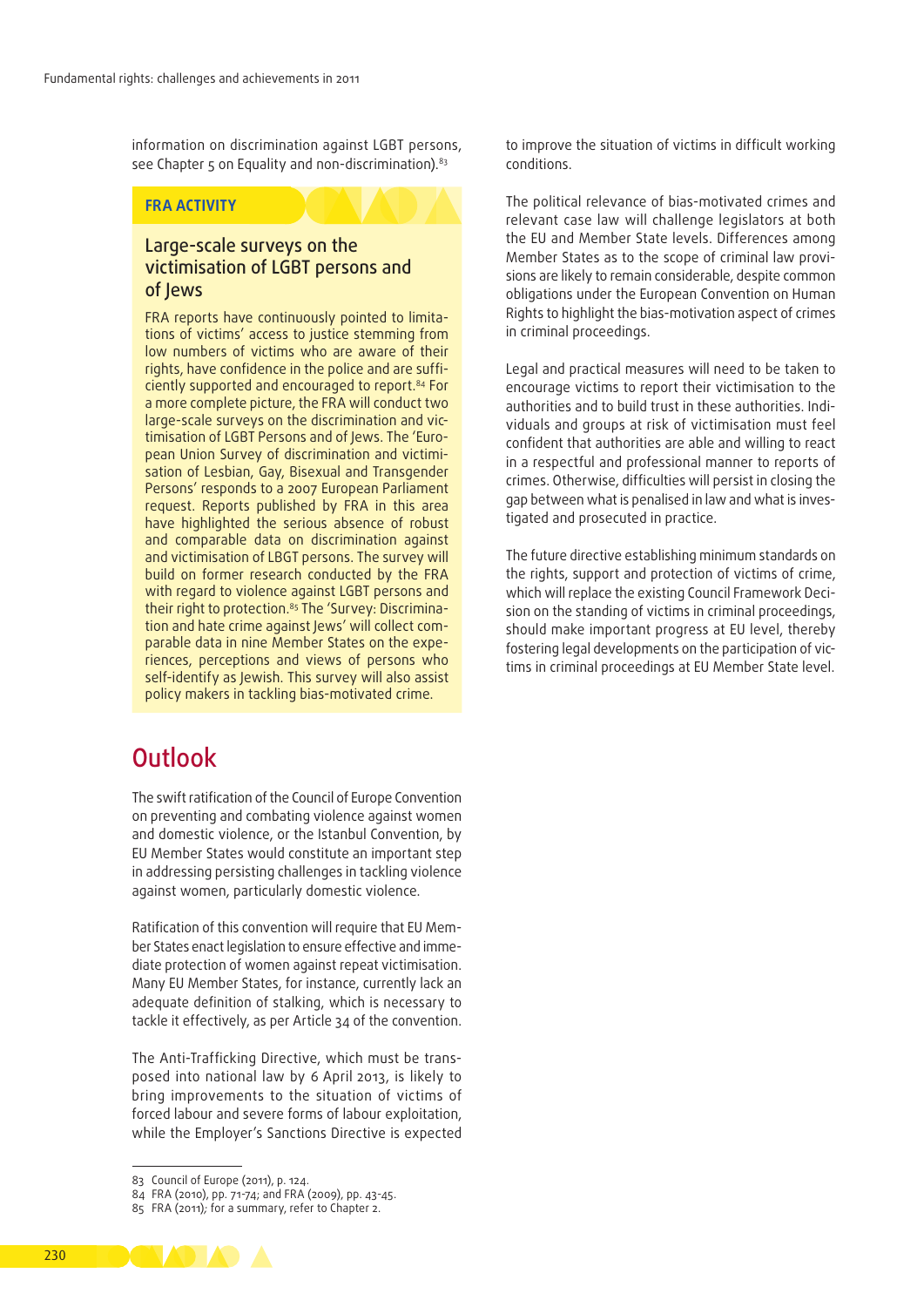# References

Aa, S. van der *et al.* (2009), *Project victims in Europe − Implementation of the EU Framework Decision on the standing of victims in the criminal proceedings in the Member States of the European Union,* Lisbon.

Bulgarian Gender Research Foundation (2011), *Ques‑ tions and comments on the replies from the government of Bulgaria to the list of issues (CCPR/C/BGR/Q/3) to be taken into connection with the comments to the second periodic report of Bulgaria (CCPR/C/BGR/3)*.

Calleja, C. (2010), 'One in four women abused: Domestic violence prevalent all over the island', *TimesofMalta. com*, 4 December 2010.

Coghlan, D. (2010), *Trafficking for Forced Labour in Ireland and the United Kingdom: Issues and Emerging Good Practice*, Migrants Rights Centre of Ireland, Dublin, December 2010.

Council Directive 2004/80/EC of 29 April 2004 relat‑ ing to compensation to crime victims, OJ 2004 L 261, 6 August 2004.

Council Directive 2004/81/EC of 29 April 2004 on the residence permit issued to third‑country nationals who are victims of trafficking in human beings or who have been the subject of an action to facilitate illegal immigration, who cooperate with the competent authorities, OJ 2004 L 261, 6 August 2004.

Council Framework Decision 2001/220/JHA of 15 March 2001 on the standing of victims in criminal proceedings, OJ 2001 L 82.

Council Framework Decision 2008/913/JHA of 28 November 2008 on combating certain forms and expressions of racism and xenophobia by means of criminal law, OJ 2008 L 328/55.

Council of Europe, Commissioner for Human Rights (2011), *Discrimination on grounds of sexual orientation and gen‑ der identity in Europe*, Strasbourg, September 2011.

Council of Europe, Committee of Ministers (2010), Rec‑ ommendation CM/Rec(2010)5 of the Committee of Ministers to Member States on measures to combat discrimination on grounds of sexual orientation or gender identity, 31 March 2010.

Council of Europe, Committee of the Parties to the Convention on Action against Trafficking in Human Beings (2011a), *Recommendation on the implementation of the Council of Europe Convention on Action against Trafficking in Human Beings by Cyprus,* adopted at the 6th meeting of the Committee of the Parties (GRETA CP(2011)2, 2011), 26 September 2011.

Council of Europe, Committee of the Parties to the Convention on Action against Trafficking in Human Beings

(2011b), *Recommendation on the implementation of the Council of Europe Convention on Action against Traffick‑ ing in Human Beings by the Slovak Republic,* adopted at the 6th meeting of the Committee of the Parties (GRETA CP(2011)3, 2011), 26 September 2011.

Council of Europe, Group of Experts on Action against Trafficking in Human Beings (2011a), *Report concerning the implementation of the Council of Europe Conven‑ tion on Action against Trafficking in Human Beings by Croatia,* published on 30 November 2011.

Council of Europe, Group of Experts on Action against Trafficking in Human Beings (2011b), *Report concerning the implementation of the Council of Europe Conven‑ tion on Action against Trafficking in Human Beings by Denmark,* published on 20 December 2011.

Council of Europe, Convention on preventing and combating violence against women and domestic violence (Istanbul Convention), CETS No. 210, 11 May 2011.

Council of the European Union (2010), 'Council conclusions on improving prevention to tackle violence against women and care to its victims within the scope of law enforcement', 3010th General Affairs Council meeting, Press release, Luxembourg, 26 April 2010.

Council of the European Union (2011a), *Initiative of the Kingdom of Belgium, the Republic of Bulgaria, the Republic of Estonia, the Kingdom of Spain, the French Republic, the Italian Republic, the Republic of Hungary, the Republic of Poland, the Portuguese Republic, Roma‑ nia, the Republic of Finland and the Kingdom of Sweden for a Directive of the European Parliament and of the Council on the European Protection Order,* 2010/0802 (COD) 14471/11, Brussels, 27 September 2011.

Council of the European Union (2011b), Resolution of 10 June 2011 on a roadmap for strengthening the rights and protection of victims, in particular in criminal proceedings, OJ 2011 C 187.

Council of the European Union (2011c), European Pact for gender equality (2011–2020) – Council Conclusions, Brussels, 8 March 2011, available at: [http://register.](http://register.consilium.europa.eu/pdf/en/11/st07/st07370.en11.pdf) [consilium.europa.eu/pdf/en/11/st07/st07370.en11.pdf.](http://register.consilium.europa.eu/pdf/en/11/st07/st07370.en11.pdf)

Court of Justice of the European Union (CJEU), Case C-186/87, *Ian William Cowan v. Trésor public,* 2 February 1989.

Croatia, Criminal Procedure Act (*Zakon o kaznenom postupku*) (2008), No. 152/08, 76/09, as amended by the Act on Amendments of the Criminal Procedure Act (*Zakon o izmjenama I dopunama Zakona o kaznenom postupku*), Narodne novine No. 80/11, 121/11.

Croatia, Human Rights Office (*Ured za ljudska prava*) (2010), Draft Mid‑term report on the implementation of the national programme for the protection and promotion human rights in the Republic of Croatia from

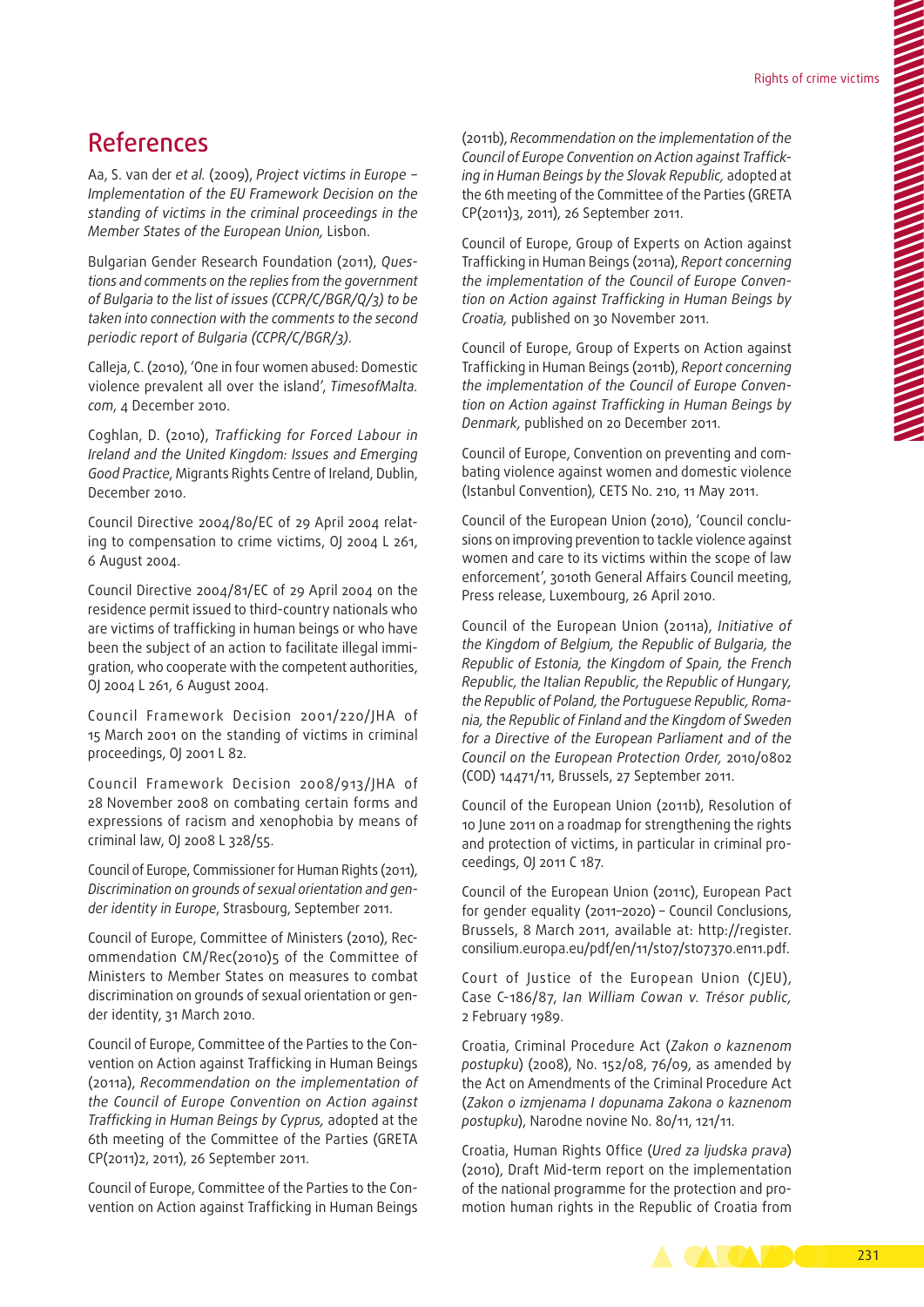2008 to 2011 (*Nacrt srednjoročnog izvješća o provedbi Nacionalnog programa zaštite i promicanja ljudskih prava u RH od 2008. do 2011. Godine*), 10 November 2010.

Denmark (2011), Act on Notification of Victims of Crime, Act No. 412 of 9 May 2011 (*Lov om ændring af retsple‑ jeloven og lov om erstatning fra staten til ofre for for‑ brydelser [Underretning ved udgang og løsladelse m.v. og udvidelse af fristen for politianmeldelse ved erstat‑ ning fra staten til ofre for forbrydelser*]), 9 May 2011.

Der Spiegel (2011), 'Polizei analysiert Dutzende "Ehrenmord"-Fälle' (online), 2 August 2011, available at: [www.spiegel.de/panorama/justiz/0,1518,777856,00.html.](http://www.spiegel.de/panorama/justiz/0,1518,777856,00.html)

Directive 2009/52/EC of the European Parliament and of the Council of 18 June 2009 providing for minimum standards on sanctions and measures against employers of illegally staying third-country nationals, OJ L 168.

Directive 2011/36/EU of the European Parliament and of the Council of 5 April 2011 on preventing and combating trafficking in human beings and protecting its victims, and replacing Council Framework Decision 2002/629/JHA, OJ 2011 L 101.

Estonia, Parliament of Estonia (*Riigikogu*) (2011), *XII Riigikogu stenogramm, I instungjärk*, short‑hand record, 6 June 2011.

European Commission (2009), *Report from the Com‑ mission pursuant to Article 18 of the Council Framework Decision of 15 March 2001 on the standing of victims in criminal proceedings (2001/220/JHA)* [SEC(2009) 476], Brussels, 20 April 2009.

European Commission (2011a), *Communication from the Commission to the European Parliament, the Council, the Economic and Social Committee and the Committee of the Regions – Strengthening victims' rights in the EU*, COM(2011) 274 final, Brussels, 18 May 2011.

European Commission (2011b), *Proposal for a Directive of the European Parliament and of the Council estab‑ lishing minimum standards on the rights, support and protection of victims of crime,* COM(2011) 275 final, Brussels, 18 May 2011.

European Commission (2011c), *Proposal for a Regula‑ tion of the European Parliament and of the Council on mutual recognition of protection measures in civil mat‑ ters,* COM(2011) 276 final, Brussels, 18 May 2011.

European Commission (2011d), *Communication from the Commission to the European Parliament, the Council, the Economic and Social Committee and the Commit‑ tee of the Regions – Towards an EU Criminal Policy − Ensuring the effective implementation of EU policies through criminal law,* COM(2011) 573 final, Brussels, 20 September 2011.

European Parliament (2006a), *Resolution on homopho‑ bia in Europe of 18 January 2006*, P6\_TA(2006)0018, Strasbourg, 18 January 2006.

European Parliament (2006b), *Resolution on the increase in racist and homophobic violence in Europe of 15 June 2006*, P6\_TA(2006)0273, Strasbourg, 15 June 2006.

European Parliament (2007), *Resolution on homopho‑ bia in Europe of 26 April 2007*, P6\_TA(2007)0167, Stras‑ bourg, 26 April 2007.

European Parliament (2009), *Resolution of 14 January 2009 on the situation of fundamental rights in the Euro‑ pean Union 2004–2008*, P6\_TA(2009)0019, Strasbourg, 14 January 2009.

European Parliament (2011a), *Resolution of 5 April 2011 on priorities and outline of a new EU policy framework to fight violence against women,* P7\_TA‑PROV(2011)0127, Strasbourg, 5 April 2011.

European Parliament (2011b), *Resolution of 1 December 2011 on the application of Croatia to become a member of the European Union,* P7\_TA‑PROV(2011)0539, Brussels, 1 December 2011.

Finland (2010), Parliamentary communication 43/2010 (*Eduskunnan kirjelmä 43/2010/Riksdagens skrivelse 43/2010*)*,* 1 February 2010.

Finland, Ministry of Social Affairs and Health (2011), Action Plan to reduce violence against women, 1 September 2011.

FRA (European Union Agency for Fundamental Rights) (2009), *Homophobia and Discrimination on Grounds of Sexual Orientation and Gender Identity in the EU Mem‑ ber States: Part II – The Social Situation*, Luxembourg, Publications Office of the European Union.

FRA (2010), *EU‑MIDIS: Main Results Report*, Luxem‑ bourg, Publications Office of the European Union (Pub‑ lications Office).

FRA (2011), *Homophobia, transphobia and discrimination on grounds of sexual orientation and gender identity in the EU Member States*, Luxembourg, Publications Office.

France (2010), Law No. 2010-769 concerning violence against women, violence within couples and their impact on children *(Loi n*<sup>o</sup>*2010-769 relative aux vio‑ lences faites spécifiquement aux femmes, aux violences au sein des couples et aux incidences de ces dernières sur les enfants)*, 9 July 2010.

France, Ministry for Solidarity and Social Cohesion (*Ministère des Solidarités et de la Cohésion sociale*) (2011), Inter-ministerial Action Plan to Combat Violence against Women 2011–2013 (*Plan interministériel de lutte contre la violence faite aux femmes 2011/2013*), 14 April 2011.

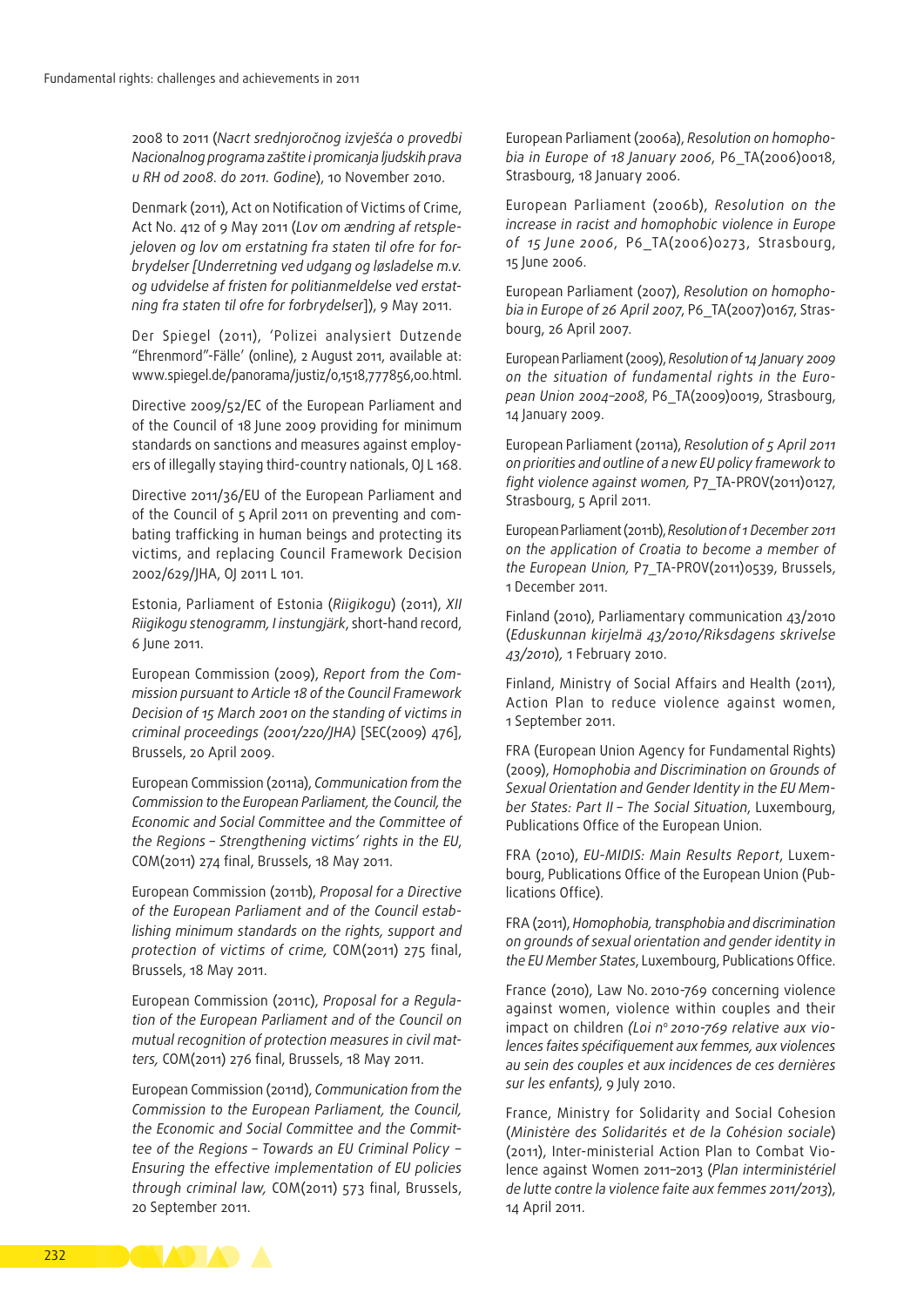France, Commission on Constitutional Law, Legislation and General Administration of the Republic (*Commis‑ sion des lois constitutionnelles, de la législation et de l'administration générale de la république*) (2011), Information report No. 3319 on better access to justice and the legal system (*Rapport d'information n° 3319, mis‑ sion d'information en vue d'améliorer l'accès au droit et à la justice*), 6 April 2011.

Fsadni, M. *et al.* (2011), *A nationwide research study on the prevalence of domestic violence against women in Malta and its impact on their employment prospects*, Floriana, Valletta, Commission on Domestic Violence, January 2011.

Garland, J., Chakraborti, N. (2012), 'Divided by a common concept? Assessing the implications of different conceptualizations of hate crime in the European Union'*, European Journal of Criminology*, 2012 9(1), pp. 38-51.

Germany, German Bundestag (*Deutscher Bundestag*) (2011a), Plenarprotokoll 17/139, Committee on Family Affairs, Senior Citizens, Women and Youth (*Ausschuss für Familie, Senioren, Frauen und Jugend*), "Familien‑ ausschuss will Hilfetelefon für weibliche Gewaltopfer einrichten"*,* Press release, 30 November 2011.

Germany, German Bundestag (*Deutscher Bunde‑ stag*) (2011b), Gesetzesentwurf der Bundesregierung − Entwurf eines Gesetzes zur Einrichtung und zum Betrieb eines bundesweiten Hilfetelefons, Gewalt gegen Frauen, Drucksache 17/7238, 29 September 2011.

Germany, Federal Social Court (*Bundessozialgericht*) (2011), B 9 VG 2/10 R, 7 April 2011.

Ireland, Department of the Taoiseach (2011), *Programme for Government 2011–2016*, 11 March 2011.

Ireland, Joint Oireachtas Committee on Justice (2011), *Oral hearing on domestic violence*, 5 October 2011.

Jokinen, A., Ollus, N. and Aromaa, K. (eds.) (2011), *Trafficking for Forced Labour and Labour Exploitation in Finland, Poland and Estonia*, European Institute for Crime Prevention and Control, affiliated with the United Nations (HEUNI), Publication Series No. 68, Helsinki, 2011.

Kildarestreet.com (2011), 'Dáil debates order of business: Eamon Gilmore', 29 September 2011.

Laiviera, R. (2011), 'Tackling scourge of domestic violence', *TimesofMalta.com*, 31 October 2011.

Lithuania, Human Rights Committee (2011), Human rights committee of the Parliament on proposals of members of the Parliament regarding the Law on violence in private sphere (*Seimo Žmogaus teisių komitetas narių siūlymai dėl Smursto artimoje aplinkoje įstatymo)*, No. 112-P-17.

Lithuania, Seimas (2011), Law on protection against violence in the private sphere (*Lietuvos Respublikos* 

*apsaugos nuo smurto artimoje aplinkoje įstatymas*)*,*  No. XI-1425, 26 May 2011.

Netherlands, Ministry of Security and Justice (2010), 'Uitbreiding rechten slachtoffers in strafproces vanaf 1 januari', Press release, 27 December 2010.

Netherlands (2011), Act of 6 June 2011 amending the Law on the Criminal Offences Compensation Fund (*Wet van 6 juni 2011 tot aanpassing van de Wet schadefonds geweldsmisdrijven in verband met uitbreiding van de categorieën van personen die recht hebben op een uitkering uit het fonds en verruiming van de gevallen waarin men aanspraak kan maken op een dergelijke uitkering, aanpassing aan de Kaderwet zelfstandige bestuursorganen en enkele andere aanpassingen*)*,*  Parliamentary Documents I, 32363, Stb 2011, 276, 6 June 2011.

Oberwittler, D., Kasselt, J. (2011), Honour related homicide in families and couples from 1996 to 2005. A case‑file study (*Ehrbezogene Tötungsdelikte in Fami‑ lien und Partnerschaften zwischen 1996 und 2005 − Eine Untersuchung auf der Basis von Prozessakten*), *Polizei + Forschung* Vol. 42.

Pemberton, A., Rasquete, C. (2009), 'Project Victims in Europe − Preliminary results of the assessment of the implementation of the Framework Decision on the standing of victims in criminal proceedings in the 27 Member States', in: *Project Victims in Europe, VinE conference papers*, pp. 6-16, available at: [www.apav.](http://www.apav.pt/vine/images/VinE_papers.pdf) [pt/vine/images/VinE\\_papers.pdf](http://www.apav.pt/vine/images/VinE_papers.pdf).

Poland (2011), Act on the protection of tenants' rights, municipal housing stock, the Civil Code and Civil Procedure Code (*Ustawa z dnia 31 sierpnia 2011 o zmianie ustawy o ochronie praw lokatorów, mieszkaniowym zasobie gminy i o zmianie Kodeksu cywilnego oraz ustawy - Kodeks postępowania cywilnego*), Dz. U. 2011, nr 224, poz. 1342, 31 August 2011*.*

Portugal, Council of Ministers (2010), Resolution 100/2010 on IV Plano Nacional contra la Violencia Domé‑ stica 2011–2013, 17 December 2010*.*

Ratt, K. (ed.) (2011), 'Sotsioloog: riigi suhtumine koduvägivalda on ajas tagasi läinud', *Postimees*, 28 April 2011.

Safe Ireland (2011a), *And just another day − A national one day count of women and children accessing SAFE IRELAND domestic violence services*, 4 November 2011.

Safe Ireland (2011b), *Annual Domestic Violence Services National Statistics 2010*, 28 September 2011.

Sulbi, R. (2011), 'Kohus lopetas Kuldmäe perevägivalla süüasja', *Postimees*, 26 April 2011.

United Nations (UN), Convention on the Elimination of All Forms of Discrimination against Women (CEDAW), 18 December 1979.

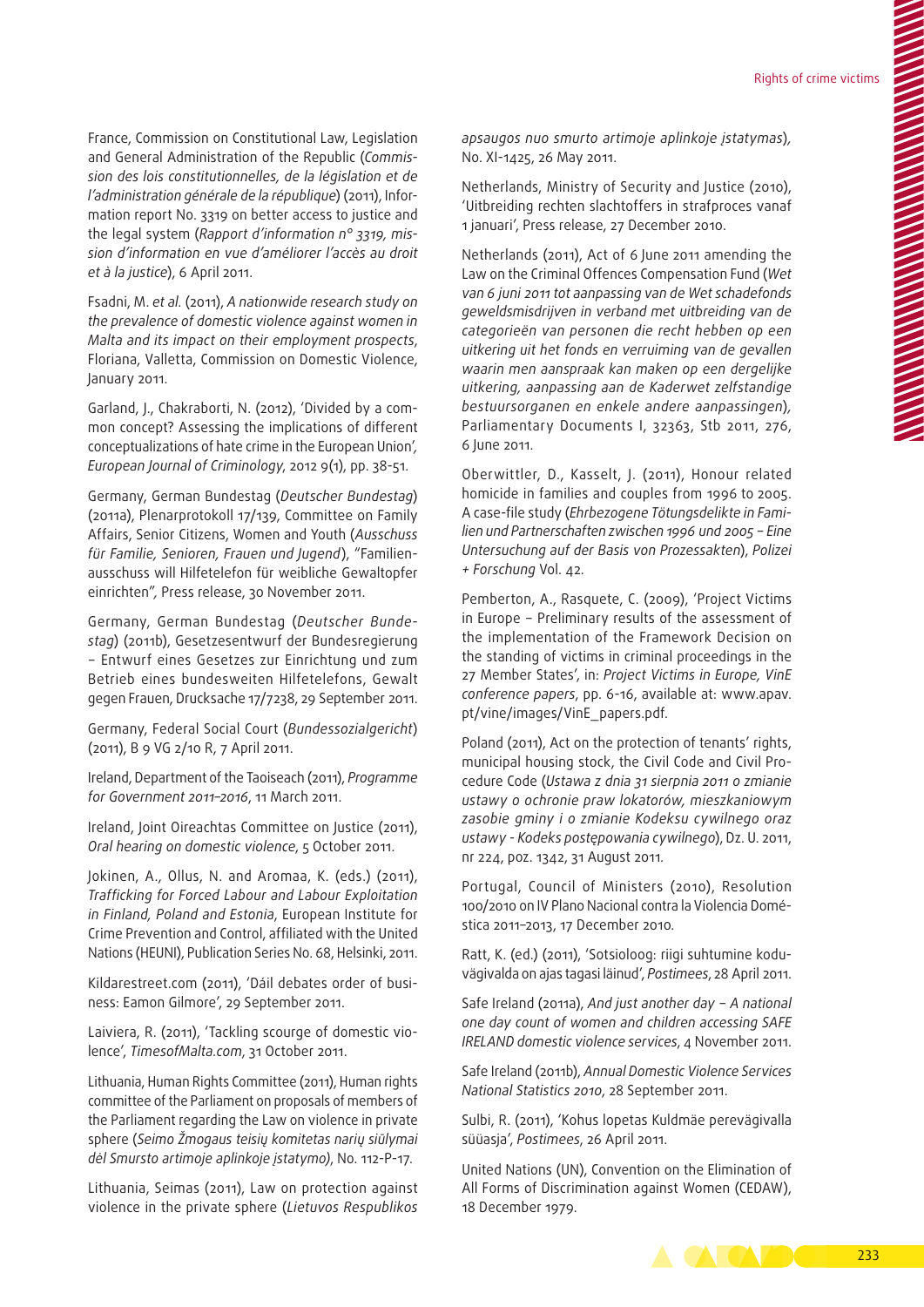UN, Committee on the Elimination of Discrimination against Women (2011), Views on the Communication No. 20/2008, 17 August 2011.

UN Human Rights Council (2011a), *Report of the Work‑ ing Group on the Universal Periodic Review – Belgium,*  11 July 2011.

UN Human Rights Council (2011b), *Report of the Work‑ ing Group on the Universal Periodic Review – Denmark*, 11 July 2011.

UN Human Rights Council (2011c), *Addendum to the Report of the Working Group on the Universal Periodic Review – Denmark's views on conclusions and/or rec‑ ommendations, voluntary commitments and replies,* 13 September 2011.

UN Human Rights Council (2011d), *Report of the Work‑ ing Group on the Universal Periodic Review – Hungary*, 11 July 2011.

UN Human Rights Council (2011e), *Report of the Work‑ ing Group on the Universal Periodic Review – Latvia*, 11 July 2011.

United States, Department of State (2011), *Trafficking in Persons Report – Denmark*, available at: [www.unhcr.](http://www.unhcr.org/refworld/docid/4e12ee8337.html) [org/refworld/docid/4e12ee8337.html.](http://www.unhcr.org/refworld/docid/4e12ee8337.html)

Vaikų linija (2011), 'Vilniuje gali nelikti emocinės pagalbos vaikams ir paaugliams tarnybos', Press release, 17 May 2011.

Van Dijk, J. (2011), 'Trends in victim policies in the Netherlands, 1980-2010', presentation given at the International Conference 'Protecting Victims in the EU − The Road ahead', Budapest, 23 March 2011, available at: http://fra.europa.eu/fraWebsite/attachments/buda[pest2011-JvanDijk.pdf.](http://fra.europa.eu/fraWebsite/attachments/budapest2011-JvanDijk.pdf)